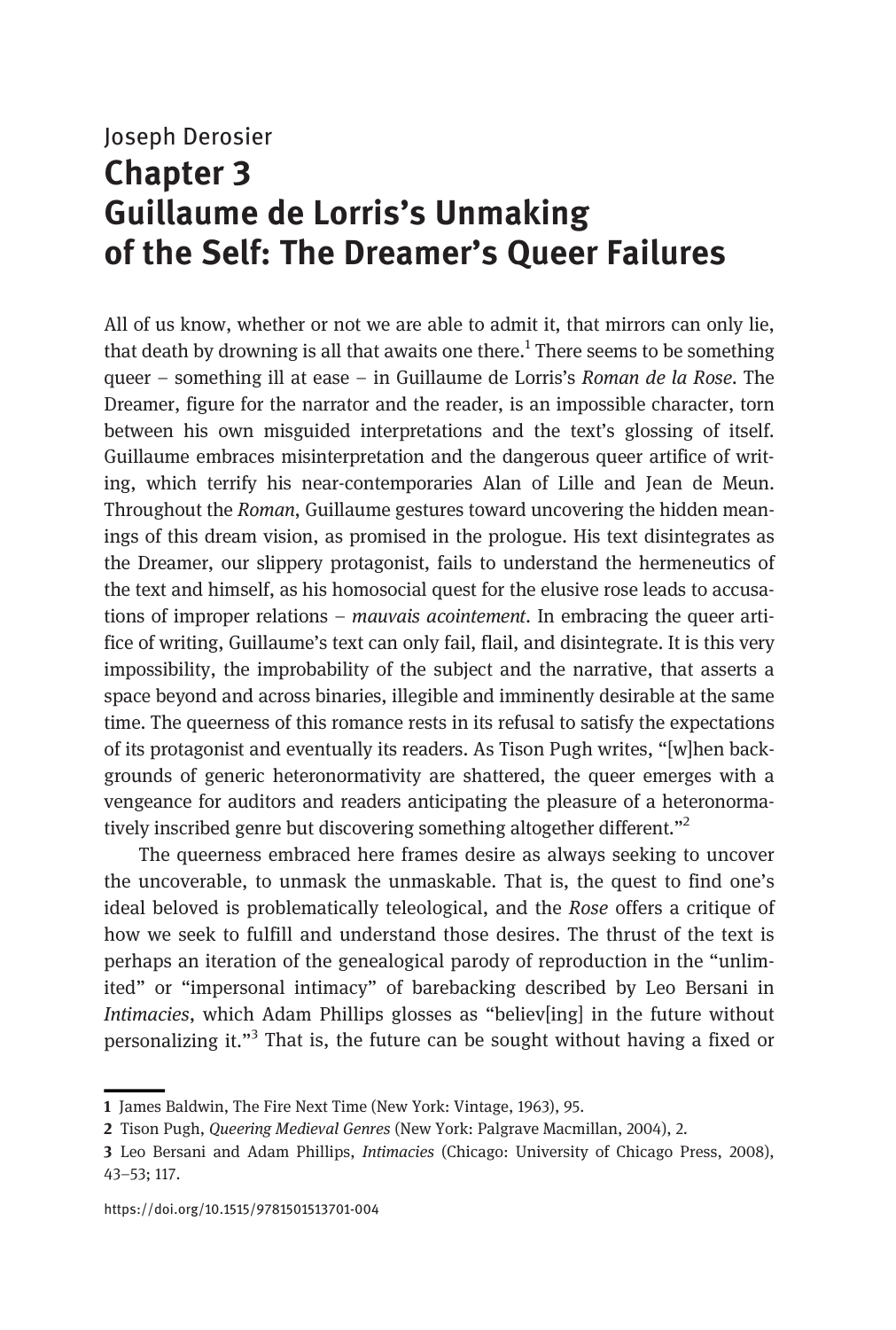expected telos. Bersani is specifically invested in "self-divestiture," which "has to be rethought in terms of a certain form of self-expansiveness, or something like ego-dissemination rather than ego-annihilation."<sup>4</sup> For Bersani, this is accomplished in impersonal acts of unprotected anonymous sex as the receiving partner "enters into an impersonal intimacy" with his partners: "His subjecthood is, we might say, absorbed into the nameless and faceless crowd that exist only as viral traces circulating in his blood and potentially fatally infecting him."<sup>5</sup> This is the nature of the futurity Bersani and Phillips seek: impersonal yet mythologized and romanticized. There is a kind of impersonal intimacy in Guillaume's notion of interpretation, wherein the end is desired but never articulated. Posterity emerges not as a fixed legacy but as something that must be continually examined and reinterpreted. Guillaume shows, through his protagonist's quest and failure, that even impersonal futurities are fraught. The Dreamer seeks his rose, at the expense of himself, and his quest for conquest leads to his, and the narrative's, disintegration.

The impersonal for Bersani opens up the possibility of radical forms of desire, akin to desire in the Phaedrus. Here, the impersonal nature of this desire is formulated in the projection of a godlike persona onto one's lover:

the self the boy sees and loves in the lover is also the lover's self, just as the lover, in remembering and worshipping his own godlike nature in the boy, is also worshipping the boy's real (ideal) soul. Narcissistic love in both the lover and the beloved (can they even still be distinguished?) is exactly identical to a perfect knowledge of otherness.<sup>6</sup>

Bersani sees impersonal narcissism as a radical gesture toward otherness and against the individualism and ego of modernity. This gesture is performed in the Rose as the Lover seeks out a beloved that is at once other (a plant) and impersonal (a fetish). Thus, Guillaume de Lorris can help us trace these desires, and his retelling of the Narcissus myth offers a critique of fetishizing desires and a lesson on idealized desire.

Intimacies is primarily the work of Bersani, with a gloss and continuation by Phillips, seeming all the more germane to the Rose. I will note that, for the purpose of this chapter, Guillaume's text will be read independently of Jean de Meun's continuation. This allows us to approach Guillaume's text without reading it as part of or prologue to Jean's version of the Rose, which reframes and repurposes Guillaume's text. Jean's vision and version is very much at odds with Guillaume's: he fundamentally reimagines what Guillaume's Rose offers

<sup>4</sup> Bersani and Phillips, Intimacies, 56.

<sup>5</sup> Bersani and Phillips, Intimacies, 53.

<sup>6</sup> Bersani and Phillips, Intimacies, 84–85.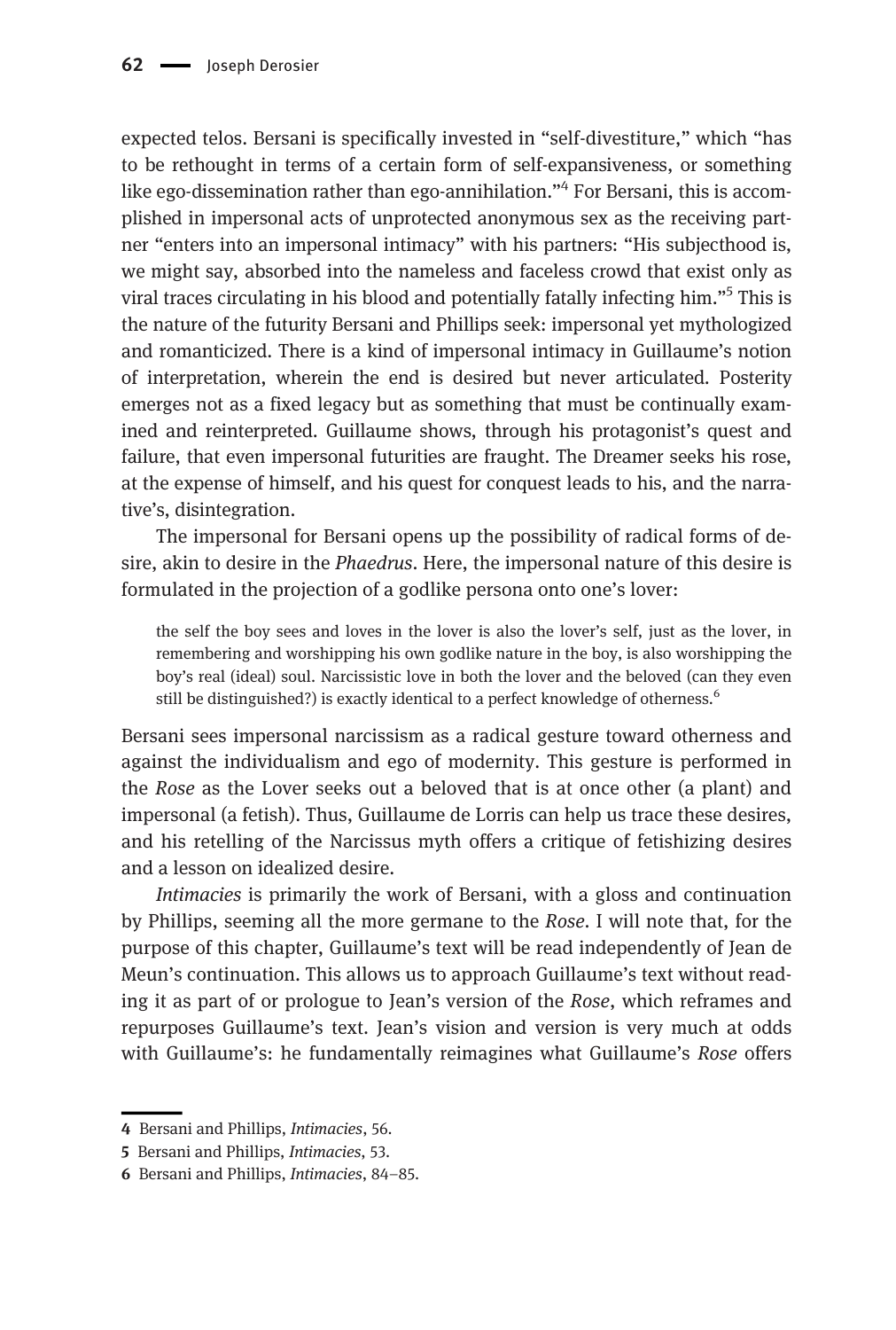us in his continuation. My reading of Narcissus in the Rose, and its critique of our misguided reliance on certain tropes to understand relationality, suggests that this type of impersonal narcissism can only lead to our obliteration, and not in the sexy-shattering-of-the-ego manner espoused by Bersani. The Rose opens the possibility for a novel hermeneutics of queer desire, a continuous unlayering and undoing of identity. This is continuous self-fashioning and revision, reproduced and mirrored in the Dreamer cum interpreter cum reader. This always feels "improbable," to cite Michel Foucault.<sup>7</sup> This improbability, a resistance to attempting to find coherent identities, seeks alternate ways to think through desire and identity as linear or teleological concepts.

The Roman de la Rose is a thirteenth-century best-seller that offers its reader a roman, which is at once a text in romans, the vernacular, as well as a nascent form of vernacular literature, "romance," which eventually leads to the modern French novel, the *roman*. This *roman* is also a dream-vision, highlighting the fraught yet tight relationship between fiction and mysticism. As Guillaume explains, this is an ambitious ars amatoria, an art of love, in the wake of Ovid:

Ce est li romanz de la rose Ou l'art d'amours est toute enclose. La matiére est bone et nueve: Or doint dieus qu'an gre le reçoive Cele pour cui je l'ai empris. (vv. 37–41)

This is The Romance of Rose, Where the art of love is entirely enclosed. The subject is good and novel, So may it please god that it be well received By her for whom I undertook this task.

Guillaume de Lorris's hubristic description tells us that this art of love is entirely new – and entirely good – both of which we soon see to be lies. The narrator is split in his roles as our narrator, as the Dreamer whose vision is the roman, and as the Lover who pursues the rose, both euphemism for vulva and metonym for his disembodied love interest. Guillaume never finishes his art of love, and Jean de Meun rebaptizes the *roman* as the "mirror for lovers"  $-$  le miroer aus amoureus (v. 10655) – and thus shifts from an ostensibly encyclopedic work to an explicitly didactic text.

<sup>7</sup> Michel Foucault, "De l'amitié comme mode de vie" (interview with R. de Ceccaty, J. Danet and J. Le Bitoux), in Dits et Écrits, vol. 2, text no. 293 (Paris: Gallimard [Quarto], 2001), 982–83; trans. John Johnston, "Friendship as a Way of Life," in Ethics: Subjectivity and Truth, ed. Paul Rabinow (New York: New Press, 1998), 137.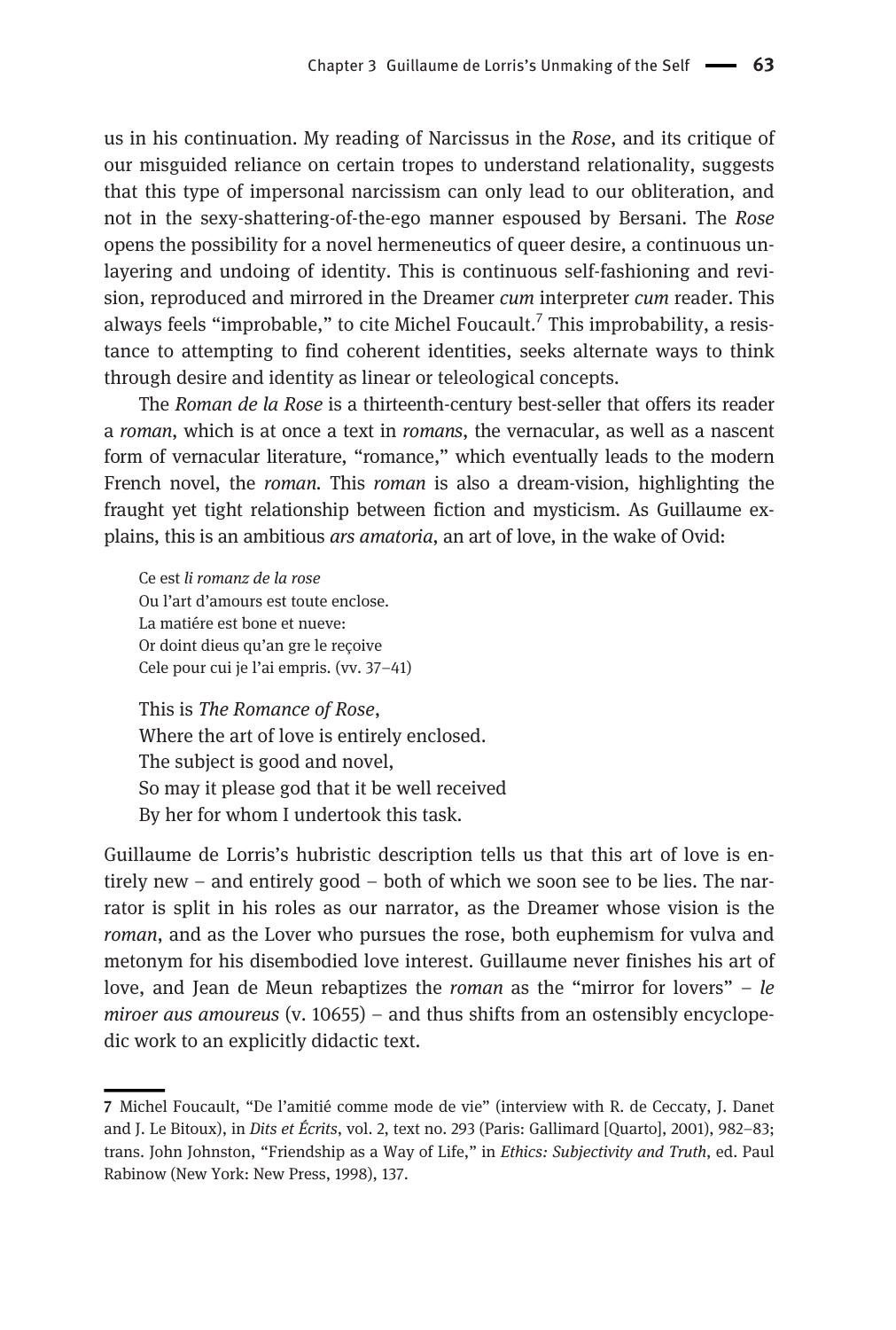Guillaume retells the story of Narcissus, an exemplum familiar to his contemporaries from Ovid's Metamorphoses, as well as vernacular translations.8 He retells this story to frame the Dreamer's gazing into a fountain, which leads to him falling prey to Amor, the god of love. Guillaume both misreads Ovid and then in turn misreads his own reading of Ovid, using allegory against itself, forcing the reader to question the very process of reading a text, to question the role – and danger – of interpretation in extracting meaning from a source. What does it mean for an author to misread his own work, and then to encourage his reader to engage in misinterpretation? Guillaume's Rose, in these misreadings, interrogates the role of interpretation in reading and in retelling, and assumes the foreclosure of a singular reading of his work. These various hermeneutic failures – or provocations – suggest an ever-present danger for language to be misinterpreted and for literature to be translated, transformed, and transfigured at each step of its production. Guillaume's Rose becomes a perilous mirror of itself, reflecting, refracting, and disintegrating as it goes on, ultimately collapsing abruptly.

Guillaume's misreading of Ovid asks the question of what it is to rewrite Narcissus. As David Hult points out, the "paradox of Narcissus is not 'Why one cannot possess oneself' but rather 'Why one needs to go beyond oneself.'"<sup>9</sup> Guillaume's Narcissus loses himself in the mirror and doesn't need to seek a lover outside of this illusion. If Ovid's Narcissus doesn't need to seek love beyond himself, he dies realizing this; Guillaume's Narcissus fails to recognize this illusion, as if lost in a dream. Guillaume's misreading feels jarring, as a reader might very well recognize that she or he was being tricked by this new version of Narcissus. Walter Benjamin asks, "[i] s translation meant for readers who do not understand the original?"<sup>10</sup> whereas Guillaume's text seems to ask a different question: What is the task of the translator for readers who do understand the original, or have heard this tale before? Benjamin is concerned with the afterlife in a work of art, with the relationship between form and sense, with the translator at odds with the poet: "[t]he intention of the poet is spontaneous, primary, graphic; that of the translator is derivative,

<sup>8</sup> Guillaume de Lorris and Jean de Meun, Le Roman de la Rose, ed. Armand Strubel (Paris: Lettres Gothiques, 1992); Guillaume's Rose is based on Ms. BN fr. 12786 (s. xiii<sup>ex</sup>/xiv<sup>in</sup>), the only manuscript without reference to Jean de Meun or to his text (Strubel, "Principes d'édition," 38–40).

<sup>9</sup> David F. Hult, Self-fulfilling Prophecies: Readership and Authority in the First Roman de la Rose (New York: Cambridge University Press, 1986), 285.

<sup>10</sup> Walter Benjamin, "The Task of the Translator," in Illuminations, trans. Harry Zorn (New York: Schocken, 2007), 69–82 at 69.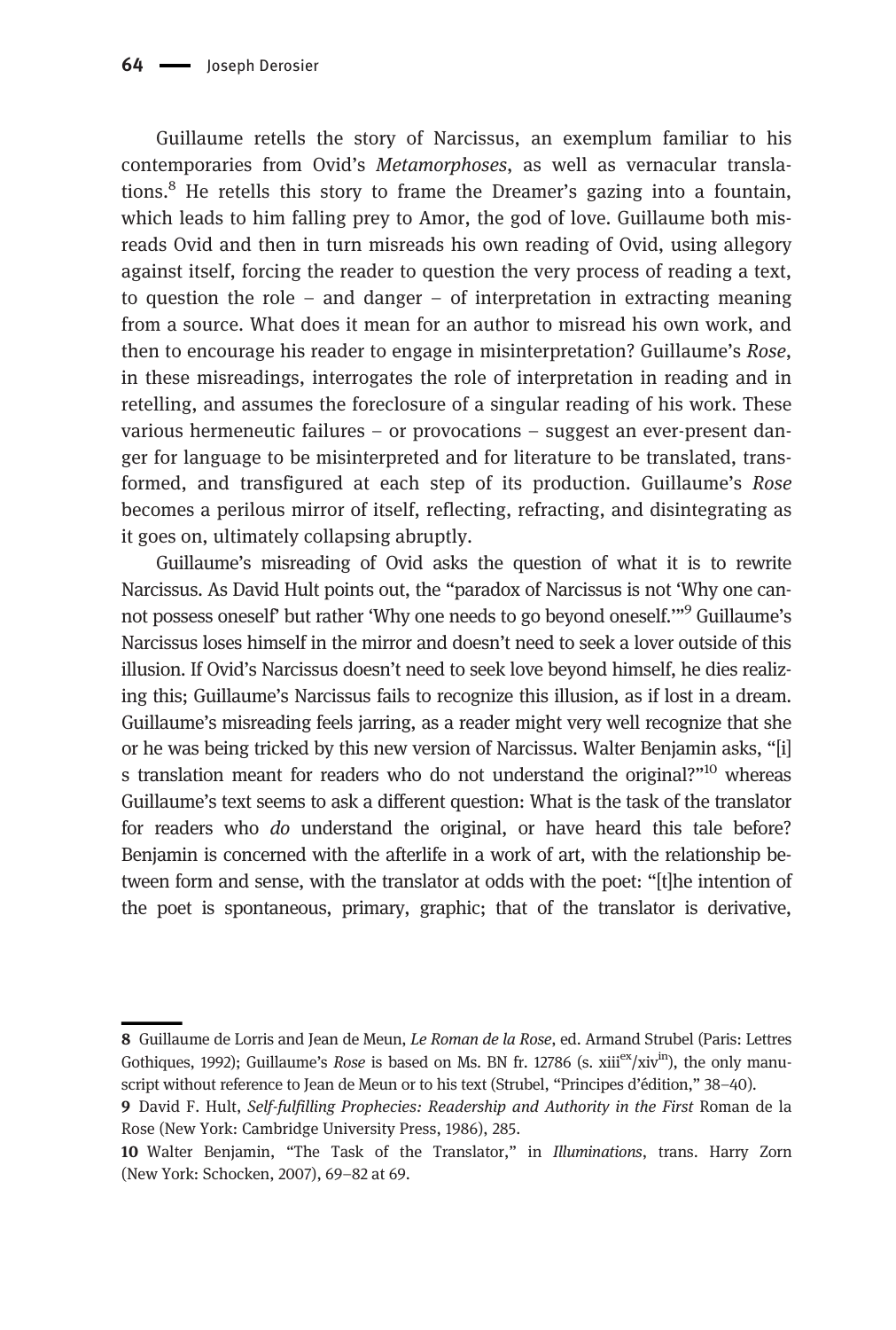ultimate, ideational."<sup>11</sup> If fidelity to the sense of words is at odds with fidelity to the whole, the translator is working with as well as against the original. Thus, "[m]eaning is served far better – and literature and language far worse – by the unrestrained license of bad translators."<sup>12</sup> Guillaume fights against both of these trajectories, embracing the "bad translation" in making misreading and failure so apparent. His dream vision appears thus destined to be cast into a future where it may never become fully legible. As Marta Powell Harley notes, Guillaume's "abbreviated" version maintains details such as Narcissus hunting before the episode, suggesting knowledge of his source.<sup>13</sup> As Eric Hicks notes, "si l'on n'ose affirmer que Guillaume de Lorris ait connu le texte, il semble difficile d'admettre qu'il ait ignoré la tradition dont il est issu" (if one dare not admit that Guillaume may have known the text, it seems difficult to suggest that he could have not known the tradition from whence it came), citing Latin and French adaptations of Ovid that would have been available to Guillaume as didactic or moralized versions of Ovid.<sup>14</sup>

Importantly, there are many other uses of Narcissus before the Rose in twelfth-century vernacular literature: Chrétien de Troyes compares the hero Cilgès to Narcissus, for his beauty compares to that of Narcissus, but his hero surpasses Narcissus in wisdom:

Mes tant [Clygés] ert biaux et avenanz Que Narcisus, qui desoz l'orme Vit an la fontainne sa forme, Si l'ama tant, si com an dit, Qu'il an fu morz quant il la vit, Por tant qu'il ne la pot avoir. Molt ot biauté et po savoir; Mes Clygés en ot plus grant masse, Tant con li ors le cuivre passe Et plus que je ne di encor.

For Cligès was as handsome and worthy As Narcissus, who under the elm Saw in the fountain his figure,

<sup>11</sup> Benjamin, "Task of the Translator," 76–77.

<sup>12</sup> Benjamin, "Task of the Translator," 78.

<sup>13</sup> On Guillaume's Ovidian influence, see also Marta Powell Harley, "Narcissus, Hermaphroditus, and Attis: Ovidian Lovers at the Fontaine d'Amors in Guillaume de Lorris's Roman de la Rose," PMLA 101.3 (1986): 324–37, esp. 327.

<sup>14</sup> Eric Hicks, "La mise en roman des formes allégoriques: hypostase et récit chez Guillaume de Lorris," in Études sur le Roman de la Rose de Guillaume de Lorris, ed. Jean Dufournet (Paris: Honoré Champion, 1984), 53–80 at 57.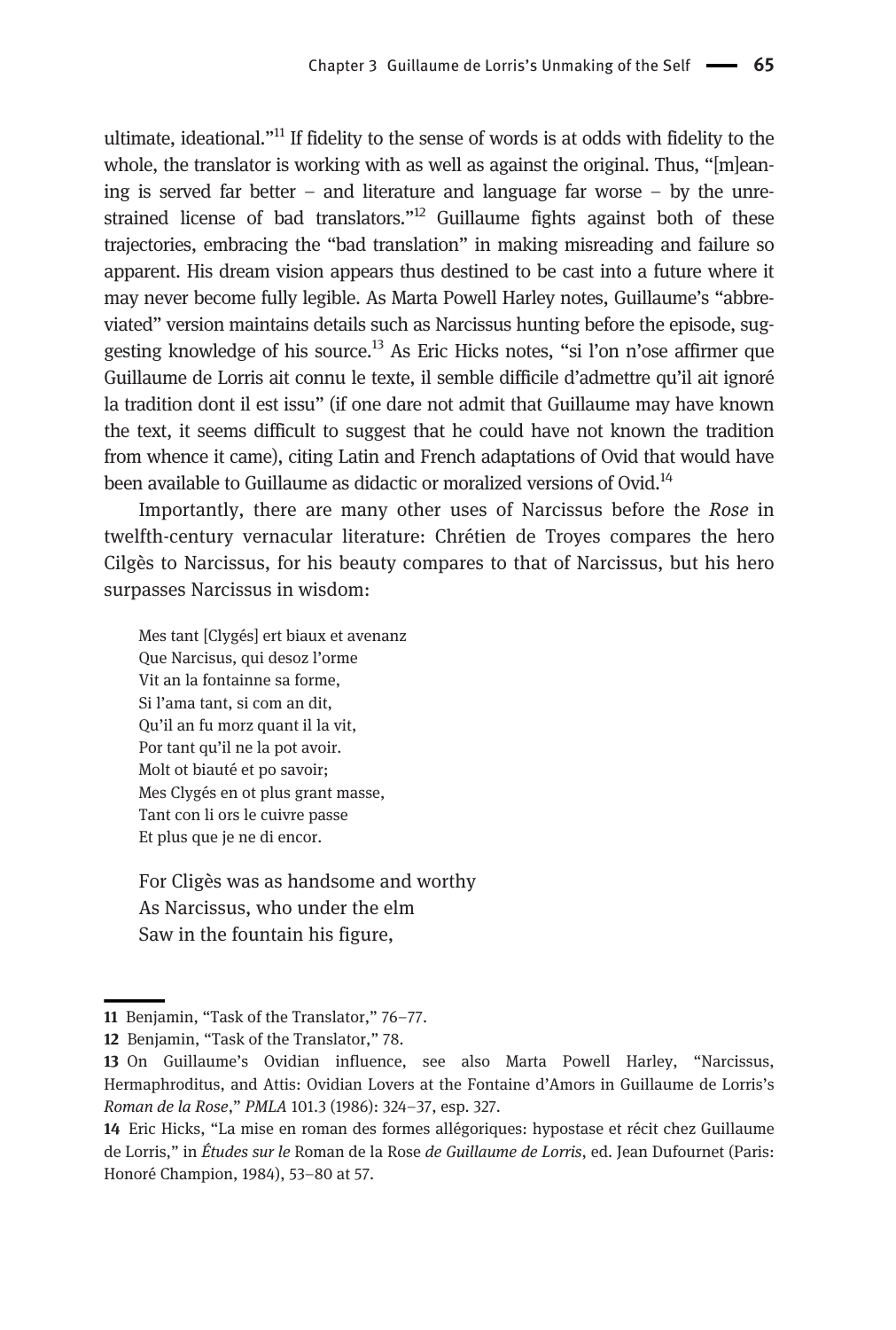And loved it so much – as they say – That he died when he saw it But yet could never possess it. Great was his beauty but little was his intelligence, But Cligès head a much greater wealth of it, Just as gold weighs more than copper, And much more of which I will not tell.<sup>15</sup>

Elsewhere, Aimon de Varennes's Florimont is warned against the folly of Narcissus by his tutor, Floquart.<sup>16</sup> In Benoît de Saint-Maure's roman antique, the Roman de Troie, Achille also compares himself to Narcissus, loving not only his reflection but also loving death itself.<sup>17</sup> In these instances Narcissus is used as a reference, as a point of comparison for protagonists. Thus, we can see Narcissus as a trope, as representative of madness, vanity, and foolishness. These examples help to establish Narcissus as fitting a certain mold in medieval literature in French, one which Guillaume defies.

Alan of Lille refers to the youth in his twelfth-century Latin prosimetrum Plaint of Nature. He says of Narcissus that "[b]elieving himself to be this other self, he brought upon himself through himself a perilous love."<sup>18</sup> That is, his

17 Achille cries out:

Narcisus sui, ço sai e vei, Qui tant ama l'ombre de sei Qu'il en mourut sor la fontaine. Iceste angoisse, iceste peine Sai que jo sent: jo raim mon ombre, Jo aim ma mort et mon encombre.

I am Narcissus, I know it and I see it, he who loved his own shadow so much that he died of it at the fountain. This anguish, this pain – I know what I feel: I'm in love with my shadow, I love my death and my failure.

Benoît de Saint-Maure, Le Roman de Troie, ed. Léopold Constans, 6 vols. (Paris: Firmin-Didot et c<sup>ie</sup>, 1904–1912), 3: vv. 17690–94.

18 "seipsum credens esse se alterum de se sibi amoris incurrit periculum" (Alan of Lille, The Plaint of Nature, in Literary Works, ed. and trans. Winthrop Wetherbee [Cambridge: Dumbarton Oaks Medieval Library, 2013], 8§10).

<sup>15</sup> Chrétien de Troyes, Cligès, ed. Laurence Harf-Lancner (Paris: Honoré Champion, 2006), vv. 2748–57.

<sup>16</sup> "Volez vos sembler Narcisus | De folie ou Piramus? | Cist dui furent mort per amor" (Do you want to be like Narcissus or Piramus? Those two died on account of love); Aimon de Varennes, Florimont, ein altfranzösischer Abenteuerroman, ed. Alfons Hilka (Göttingen: Gedruckt für die Gesellschaft für romanische Literatur, 1932), vv. 3959–61.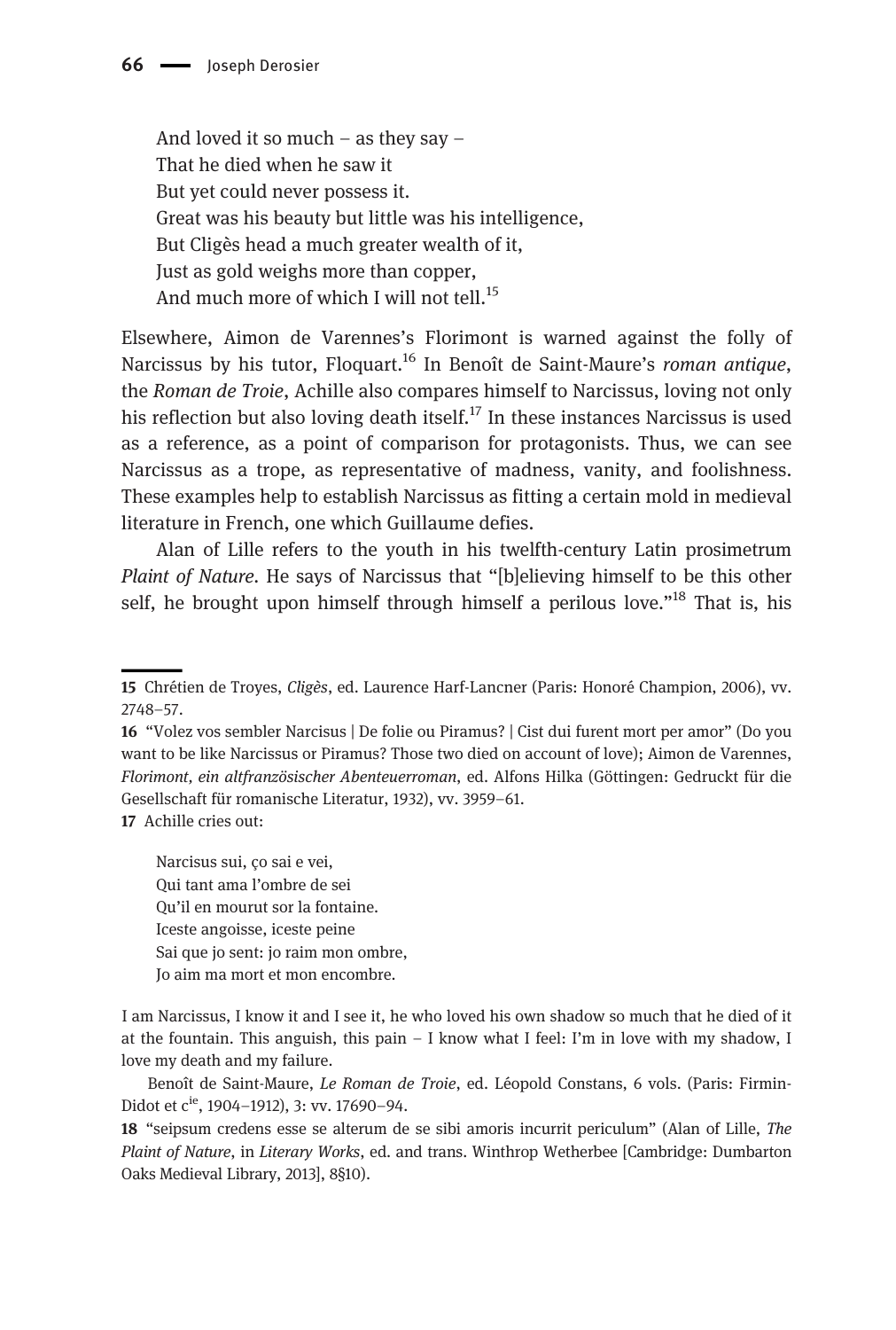misrecognition is what causes his death. These twelfth-century Latin and vernacular sources, with references to Narcissus that seem to need little glossing, suggest that a reader would be expected to recognize the figure of Narcissus, and would be familiar with his story, rather than encountering it as novel. Chrétien and Aimon both note that Narcissus falls in love with his image in the fountain and, like Guillaume, their Narcissus does not overtly identify with this reflection. Nevertheless, he sees "sa forme" (his form, 2750) in Cligès and "tant ama l'ombre de sei" (so loved his own reflection, 17692) in the Roman de Troie, whereas in the Rose he falls for "un enfant bel a desmesure" (an outrageously handsome child, 1485). In contrast, a twelfth-century vernacular translation of "Narcissus" maintains the moment of recognition, Ovid's iste ego sum:

Le cors, le vis que je la voi, Ce puis je tot trover en moi. J'aim moi meïsme, c'est folie! Fu onques mais tes rage oïe?

The body, the face that I see: I can find it all in myself. I love myself, it's madness! Was there ever such madness heard of?<sup>19</sup>

This is reprised in the early fourteenth century in the vernacular translation of the *Metamorphoses*, the *Ovide moralisé*, which also retells the Narcissus story.<sup>20</sup> In this version, which is particularly concerned with referencing the original and in faithful translation, $^{21}$  Narcissus recognizes himself:

J'aim moi meïsmes, et, sans faille, Je pors le brandon et la faille Dont je meïsmes sui espris. (1, bk. 3: vv. 1729–31)

I love myself, and without fail, I bear the torch and the flare With which I set myself on fire.

<sup>19</sup> Narcisse, in Pyrame et Thisbé, Narcisse, Philomena, ed. Emmanuèle Baumgartner (Paris: Folio, 2000), vv. 869–72; this text is faithful in the *iste ego sum* moment, but it makes other alterations: Echo is replaced by "Dané."

<sup>20</sup> Ovide moralisé: Poème du commencement du quatorzième siècle, ed. C. de Boer, 3 vols (Amsterdam: Johannes Müller, 1915–1938).

<sup>21</sup> For example "se la letre ne ment"; "Ensi com la fable recite"; "si com la fable recite" (1, Bk. 3: vv. 1464, 1525, 1576).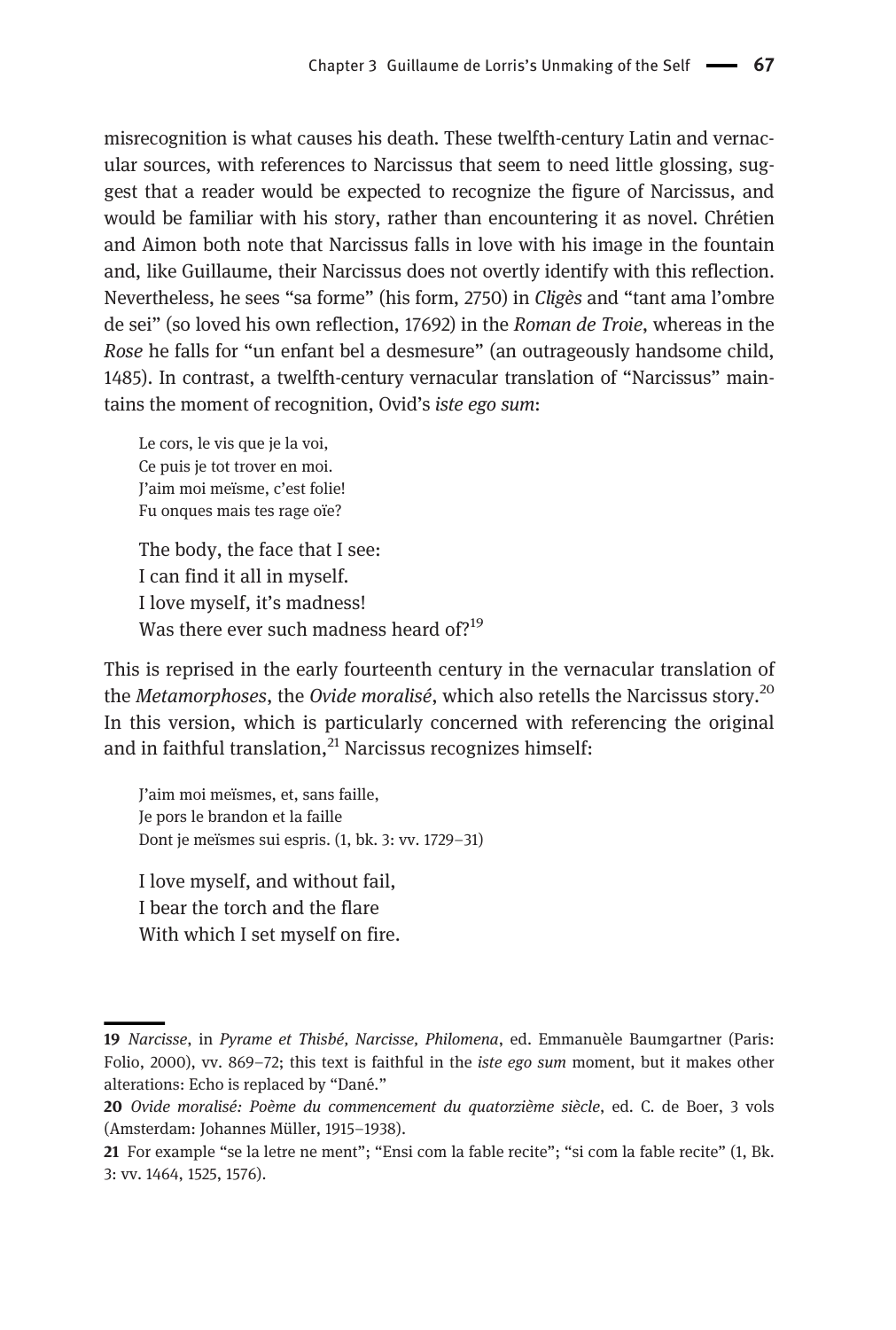Given Narcissus being a common figure across genres, and his association with what has since been defined as "narcissism"<sup>22</sup> – or with sodomy, according to Alan of Lille<sup>23</sup> – it seems reasonable to assume that Guillaume's reader would have expected Narcissus to recognize himself, especially in a work as learned as the Rose. As Nicholas Ealy argues in Narcissism and Selfhood in Medieval French Literature, "selfhood is always infiltrated by otherness, that subjectivity is always intersubjective in nature," and the Narcissus tales we see across medieval French literature expose that.<sup>24</sup> Guillaume's version refuses recognition, encourages misrecognition, and offers a critique of the genre. As Ealy notes, "the unavoidable imperative to deny Narcissus as our reality is the only way we can accept him, accept our desire, accept our very self. Iste ego sum. $125$  Guillaume fights the telos of identity: the idea of self, desire, and the other are always unfolding and being rewritten, rather than a stable concept. Thus, Narcissus operates as a mirror for the Dreamer and for us readers, as Guillaume encourages us to make the same failures. The tale is altered in that recognition becomes impossible and the closest one can come to being is a penultimate, rather than definite, identity.

Our protagonist – the Dreamer – falls asleep and finds himself wandering along a river which leads him to an enclosed garden whose walls are adorned with portraits of the Vices (vv. 129–462). He wanders through the garden, stalked by Amor, and happens upon a fountain, upon which is engraved that Narcissus died here (vv. 1432–35). In the span of fifty-eight lines (vv. 1436–93), Guillaume's narrator, the Lover, recalls the story of Narcissus, his memory triggered by the epitaph:

Si vit en l'yaue clere et nete Son vis, son neis et sa bouchete. Icil maintenant s'esbaï Car ses ombres tout le traï, Qu'il cuida veoir la figure D'un enfant bel a desmesure. (vv. 1480–85)

<sup>22</sup> In 1914 Freud writes: "The word narcissism . . . denote[s] the attitude of a person who treats his own body in the same way as otherwise the body of a sexual object is treated" ("On Narcissism: An Introduction," in General Psychological Theory [New York: Simon and Schuster, 1991], 41–69 at 41).

<sup>23</sup> Alan of Lille, Plaint of Nature, 8§10; Guillaume also makes references to homosexuality: Male Bouche accuses the Lover of having a "mauvais acointement" with Bel Acueil (vv. 3519–23).

<sup>24</sup> Nicholas Ealy, Narcissism and Selfhood in Medieval French Literature: Wounds of Desire (New York: Palgrave Macmillan, 2019), 227–28. For a detailed analysis of echoes of Ovid's Narcissus in medieval French romance, and trauma and wounds in relation to selfhood, see this excellent volume.

<sup>25</sup> Ealy, Narcissism and Selfhood, 231.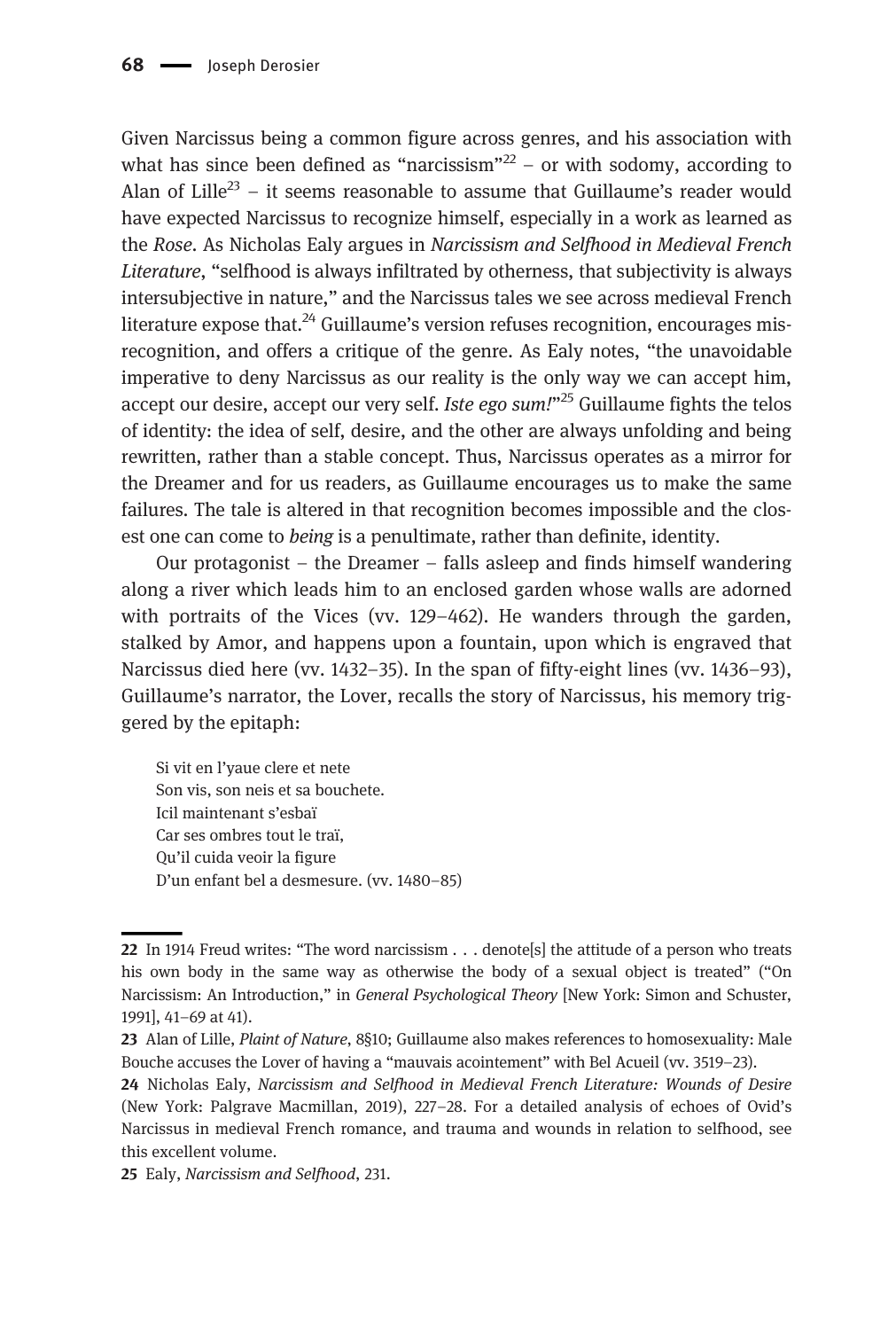So (Narcissus) saw his face, his nose, and His mouth in the clear, clean water. Now he was stunned, For his shadow betrayed him, Since he thought that he saw the face Of an outrageously handsome child.

Narcissus's legacy soon becomes fraught and bleeds into the present, mapping onto our protagonist. Guillaume's Narcissus falls prey to the fountain's illusion and never recognizes himself; the Dreamer, not recognizing his own weakness, doesn't see that he too will fall prey to the folly of Love.

Let us recall that Ovid's Narcissus falls in love with his image, and calls out: "Why, O peerless youth, do you elude me?" (3: vv. 454–55) but soon realizes his mistake and dies knowing his blunder, crying out *iste ego sum!* – "I am he!" (3: vv. 463-64).<sup>26</sup> As Nicholas Ealy writes, "Ovid's myth of Narcissus establishes itself as a narrative about selfhood," and the iste ego sum moment "establishes a central understanding of how selfhood emerges from the tense interplay with something other."<sup>27</sup> Ovid's Narcissus dies knowing that he can only love this image of himself: the result is self-annihilation, death, and vegetal rebirth. On the other hand, Guillaume's Narcissus has been tricked (traï) by his shadow, and falls in love with the *enfant bel a desmesure*: he never recognizes himself in the reflection. He dies soon thereafter, and that is, quite simply, the end of the story: "Ce fu la some de la chose" (v. 1493). There is no narcissus flower, just a legacy of misrecognition and fatal desire. Guillaume's retelling – at fifty-eight lines – is a fraction of Ovid's 141 lines (3: vv. 370–510), and Narcissus neither speaks nor recognizes himself. His transformation into madness is explained once he is dead – for he never would be able to satisfy his desire:

Si en fu morz a la parclose: Ce fu la some de la chose. Quar quant il vit qu'il ne porroit Acomplir ce qu'il desirroit Et qui l'avoit si pris par fort Qu'il n'en porroit avoir confort En nule fin ne en nul sen Il perdi d'ire tout son sen Et fu morz en pou de termine. (vv. 1492–1500)

<sup>26</sup> Ovid, Metamorphoses, ed. G. P. Goold, trans. Frank Justus Miller, Books I–VIII (1921; Cambridge: Harvard University Press, 1984).

<sup>27</sup> Ealy, Narcissism and Selfhood, 7–8.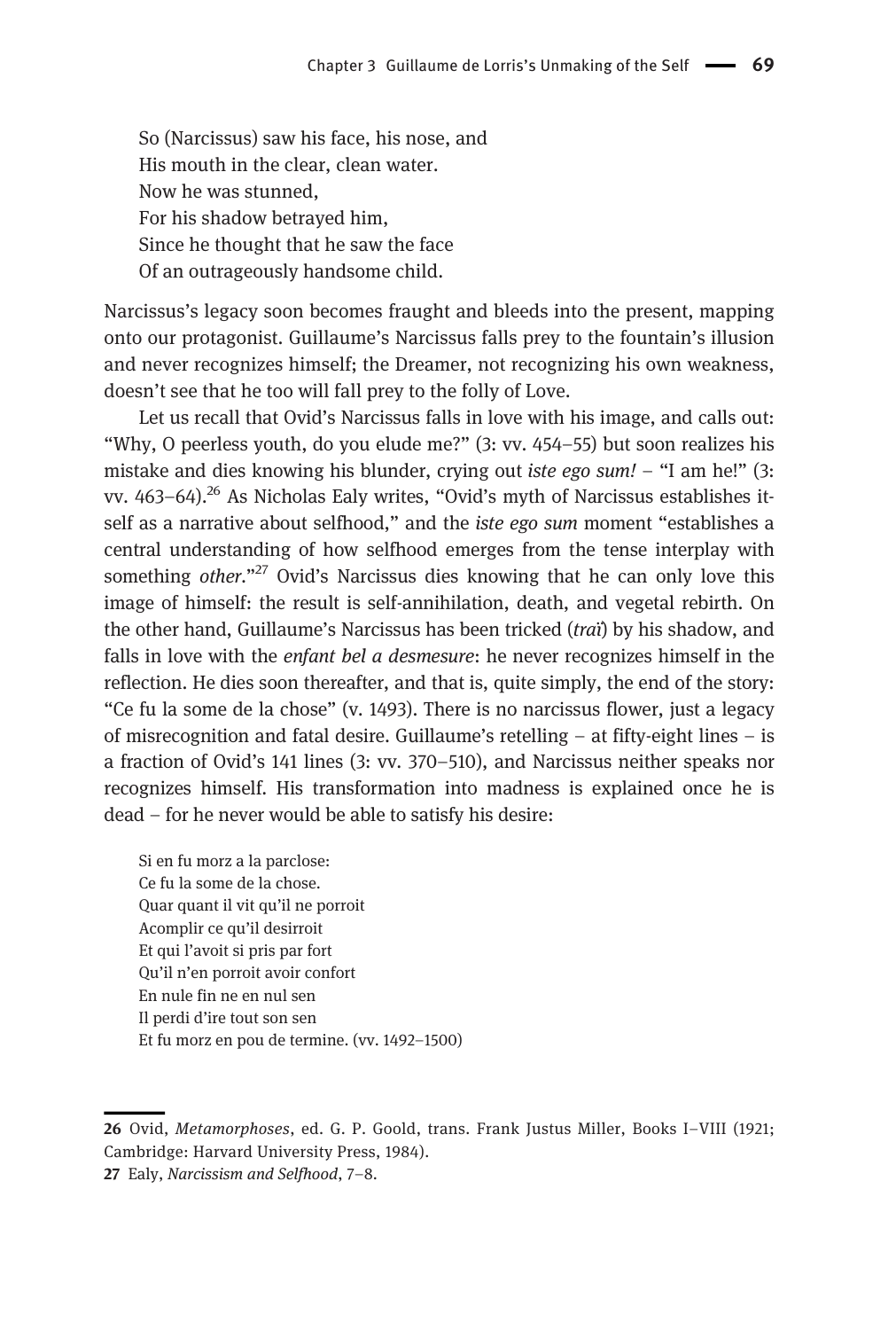And so in the end he died: That was the whole story. For when he saw that he could not Fulfill that which he desired, Which had taken him so strongly, That he could not have any solace Neither in any resolution nor any feeling, He lost all reasoning by anger And died soon thereafter.

Amor avenges Echo by exploiting Narcissus's grant orgueil – great pride – and his contempt for and power over Echo, but we don't see Narcissus realizing this (v. 1487), just as the Dreamer will later refuse to acknowledge the danger in which he places himself (v. 1519).

The Dreamer does not explain where or when he has learned the story, but the memory is strong enough that he is afraid to look again:

Quant li escriz m'ot fet savoir Que ce estoit trestout pour voir, La fontaine au bel Narcisus, Je me trais lors ·i· pou en sus, Que dedenz n'osai regarder, Ainz commençai a coarder, Et de Narcisus me sovint Cui malement en mesavint. Mes je pensé que a seür, Sanz paor de mauves eür, A la fontaine aler porroie Par folie m'en esmaioie. (vv. 1508–19)

When the inscription informed me That this was entirely in truth The fountain of the handsome Narcissus, I went a bit further up, But I did not dare look inside, And I began to act cowardly And I recalled Narcissus, Who experienced such horrible misfortune. But I thought that I could safely, Without fear of bad luck, Go to the fountain, And that it was folly to be alarmed.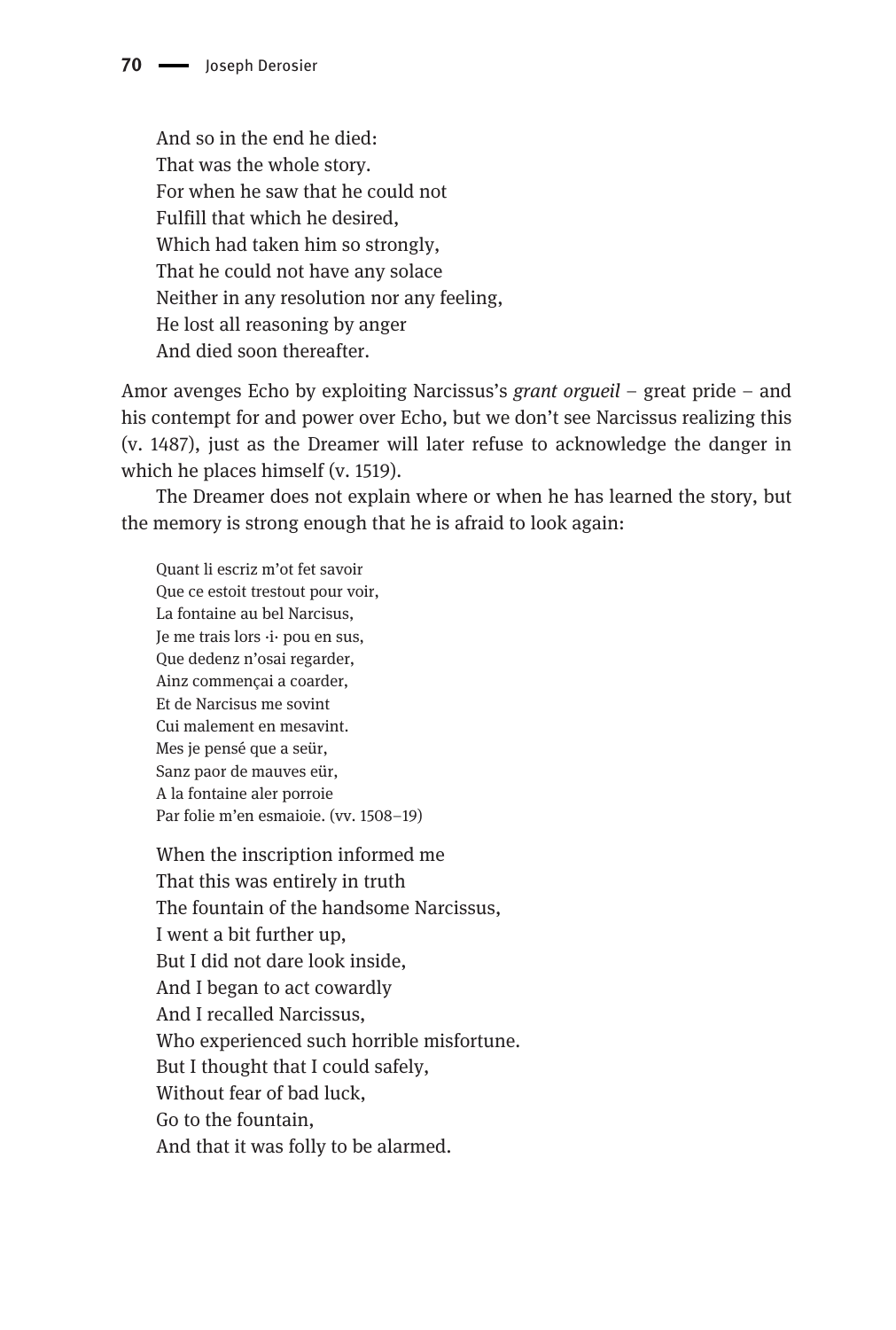He assures himself that he is safe  $-$  it would be mad to worry about sharing Narcissus's fate. But the Dreamer does share Narcissus's fate of failing to recognize the object of his desire. Furthermore, Guillaume's misreading of Ovid asks the question of what it is to rewrite Narcissus, for other twelfth-century Latin and vernacular sources containing references to Narcissus attest to the fact that a reader could easily have encountered a more faithful adaptation. Moreover, Guillaume's version writes Narcissus as a mirror for the Dreamer, but the tale is soon confusingly glossed. Guillaume misreads his own retelling of the tale, and finishes it with a lesson, a warning to women:

Dames, cest essemple aprenez, Qui vers vos amis mesprenez, Car se vous les laissez morir, Dieus le vos saura bien merir. (vv. 1504–7) Ladies, you who mistreat your lovers, Learn from this exemplum, Because if you let your lovers die,

God knows well how to pay you back.

The female reader, in this exemplum, is discouraged from spurning her lover and letting him die, for God will repay her in kind. But, as Guillaume has already explained, it is Echo who dies after having been spurned by her would-be lover (vv. 1450–60). The reader cannot help but be surprised at this seemingly contradictory glossing of the tale. The tale is reversed again and the reader is asked to accept this incompatible moral – to misread what she or he has just read. Narcissus – and in turn the Dreamer – are both mirrors for us, the readers. This mismatched moral lesson – which the Dreamer accepts (and uses to justify his own invulnerability to the fountain) – also encourages the reader to take part in these misreadings, to go forward under false pretenses. The Lover assumes that he cannot be Narcissus, a boy who unwittingly falls for his own reflection, rendered sodomitical in his love for the unidentified enfant bel a desmesure and then feminized in the warning for women. He is tricked by language, much like a cuckolded husband of a fabliau: in accepting the exemplum's mismatched lesson, he ignores the very real possibility of losing himself in the fountain, in a reflection of himself or of his desire.

The mismatched morals of this narcissine fable might have been part of the very fabric of the tale. Alan of Lille's Plaint of Nature, a twelfth-century prosimetrum in which Nature bemoans the perversion of grammar and sex in the contemporary world, uses Narcissus as a warning tale against effeminacy and sodomy. Nature explains to Alan's Dreamer that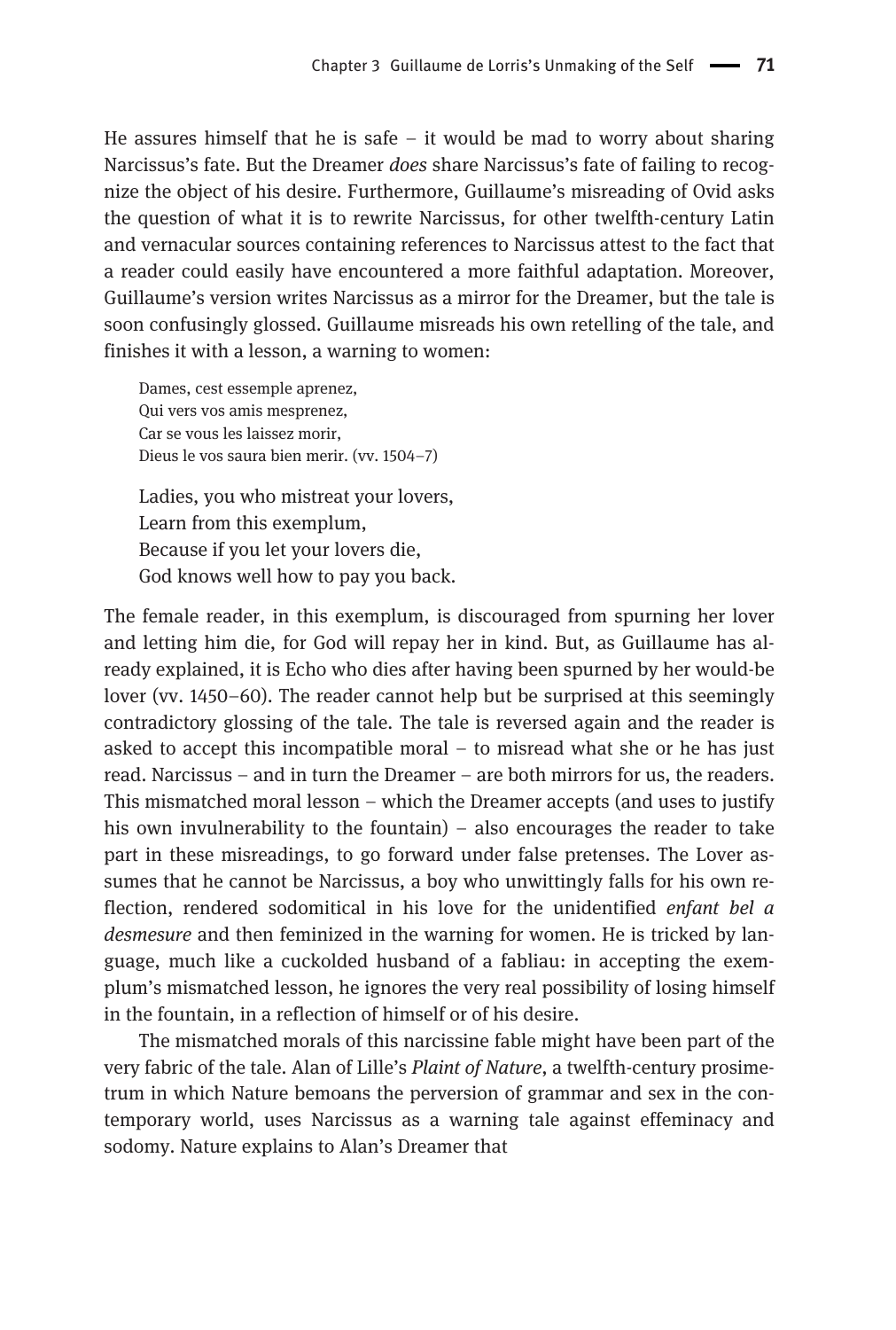Believing himself to be this other self, [Narcissus] brought upon himself through himself a perilous love. And many other young men, endowed with glorious beauty through my favor, but drunk with the thirst for wealth, have converted their hammers of Venus to perform the function of the anvil.<sup>28</sup>

Nature has already warned that hammers must only perform their natural, creative function, lest they transgress the natural order.<sup>29</sup> Alan thus warns that narcissism leads to sodomy, and that men have traded in their hammers, or penises, for anvils, or vaginas.<sup>30</sup> Narcissus thus functions as a figure for inversion, for misgendered relations.

Meanwhile, Guillaume's Dreamer falls prey to the fountain and to Narcissus's folly: first he sees two crystals (v. 1535), which inexplicably become one (v. 1546), and then he sees a reflection of the Garden of Deduit (Pleasure) in the perilous mirror. As Suzanne Conklin Akbari writes, "the crystals mark a liminal moment in Guillaume's allegory of vision, for after the Lover looks into them, he passes from the realm of reflected vision, intuition, into that of refracted vision, detuitio or deduit."<sup>31</sup> A warning follows, explaining that even the most noble have succumbed to the perilous mirror:

C'est li mireors perilleus Ou Narcisus li orgueilleus Mira sa face et ses yauz vers, Dont il jut puis mort toz envers. Qui enz ou mireor se mire, Ne puet avoir garant ne mire Que tel chose a ses ieulz ne voie Qui d'amors l'a tout mis an voie. Maint vaillant home a mis a glaive Cil mireors, car li plus saive, Li plus preu, li plus afaitie I sont tost pris et agaitie. (vv. 1568–79)

<sup>28</sup> "Narcisus etiam sui umbra alterum mentita Narcisum, umbraliter obumbratus, seipsum credens esse alterum se, de se sibi amoris incurrit periculum. Multi etiam alii iuvenes mei gratia pulchritudinis honore vestiti, siti debriati pecuniae, suos Veneris malleos in incudum transtulerunt officia." Alan of Lille, The Plaint of Nature, 8§10.

<sup>29</sup> Alan of Lille, The Plaint of Nature, 10§2.

<sup>30</sup> Cf. Jan Ziolkowski, Alan of Lille's Grammar of Sex: The Meaning of Grammar to a Twelfth-Century Intellectual (Cambridge: Medieval Academy of America, 1985), 30.

<sup>31</sup> Suzanne Conklin Akbari, "Guillaume de Lorris's Roman de la Rose," in Seeing Through the Veil: Optical Theory and Medieval Allegory (Toronto: University of Toronto Press, 2004), 45–77 at 67.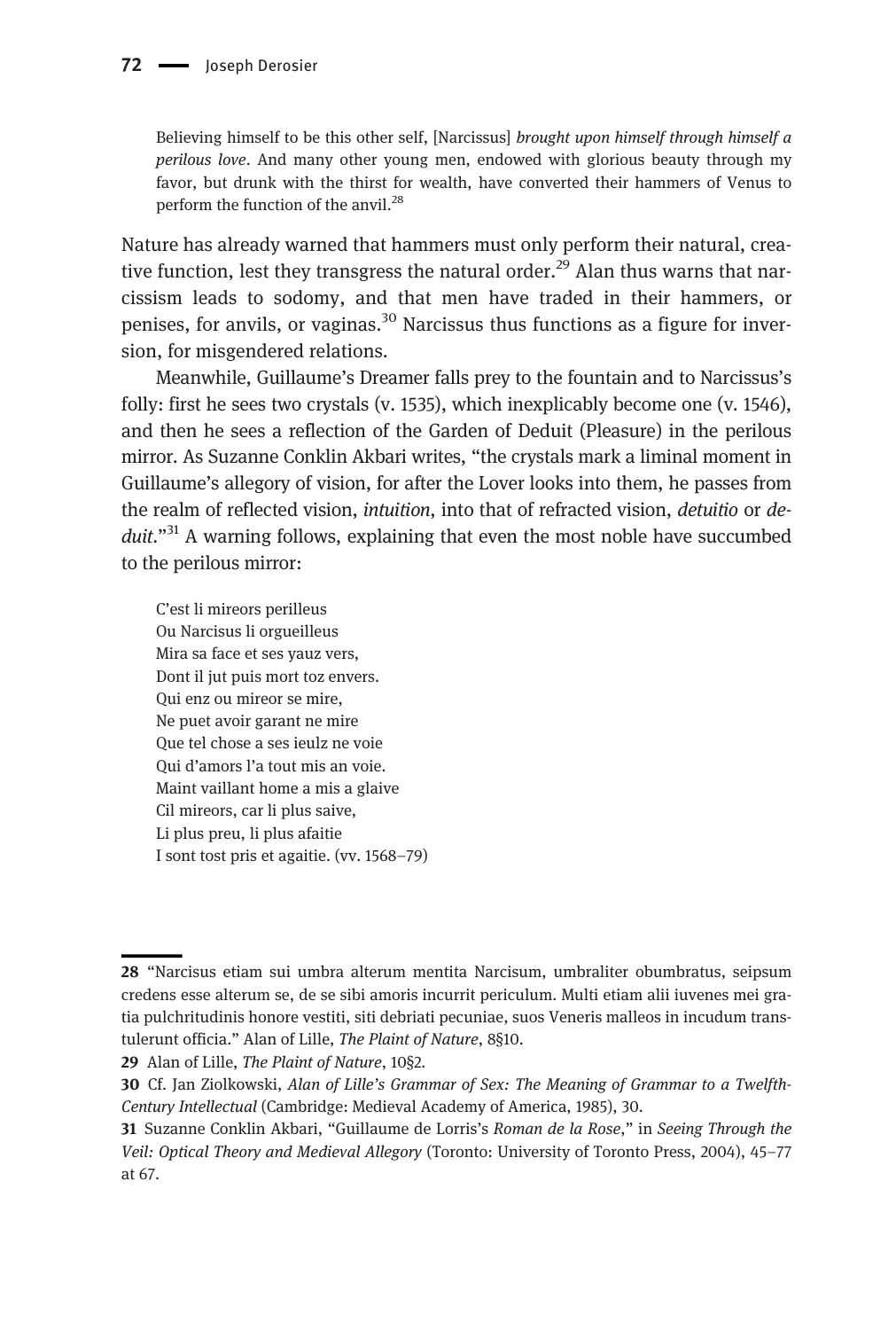This is the perilous mirror Where Narcissus the haughty Saw his face and his bright eyes For which he fell dead, backwards. And he who looks at himself in the mirror Cannot have security nor a doctor To assure that his eyes do not see that Which it placed in the way to love. This mirror has led many a valiant To the sword, for the wisest, The most noble, and the most adroit Have been taken and ambushed here.

Narcissus dies both *toz envers –* reversed – and *en vers*, in verse: he dies at the fountain and he dies in translation, rewritten as a different figure, a refraction of Ovid's figure. This, as Ealy notes, is echoed in Réné d'Anjou's Livre du cœur d'Amour épris, although Réné's "alter ego appears to be the true literary manifestation of his tormented experiences with love."<sup>32</sup> In Guillaume's version, the Dreamer will soon follow suit, and his fall pulls him away from Guillaume-asnarrator and away from the Ovidian tradition. Instead of being transformed into a flower, he becomes a trite warning to haughty dames. The Dreamer soon realizes that he too has been deceived – "Cil mireors m'a deceü" – and realizes that which Narcissus fatally failed to do (v. 1606); nevertheless he too is lost in the mirror, mesmerized by the reflections of rosebushes. Amor strikes him with an arrow, and the Dreamer then performs Narcissus's death, falling to the ground and passing out (vv. 1697–99). Now tantost versez, the Dreamer has performed Narcissus's death (*mort toz envers*). He has been distracted by the reflection in the fountain and has fallen prey to Amor. The Dreamer continues his refusal to recognize himself as mirroring Narcissus.

This is decidedly not Ovid's Narcissus, but neither is it Alan's. As a reader, the gloss which maps Narcissus onto brutal female lovers encourages the reader to misgender Narcissus, and thus we are encouraged to misplace and swap our own hammers and anvils. The repetition of *mireor* ("miror") and *mirer* ("to look," cf. vv. 1568–79 above), with the addition of the homophone mire, or doctor, focuses the reader on visual aspects, despite a warning in the prologue that in dreams one sees Maintes choses covertement | Que l'en voit puis apertement, that one sees "all sorts of hidden things that one later understands overtly" (vv. 19–20). If we, the readers, keep waiting for an overt understanding

<sup>32</sup> Ealy, Narcissism and Selfhood, 104.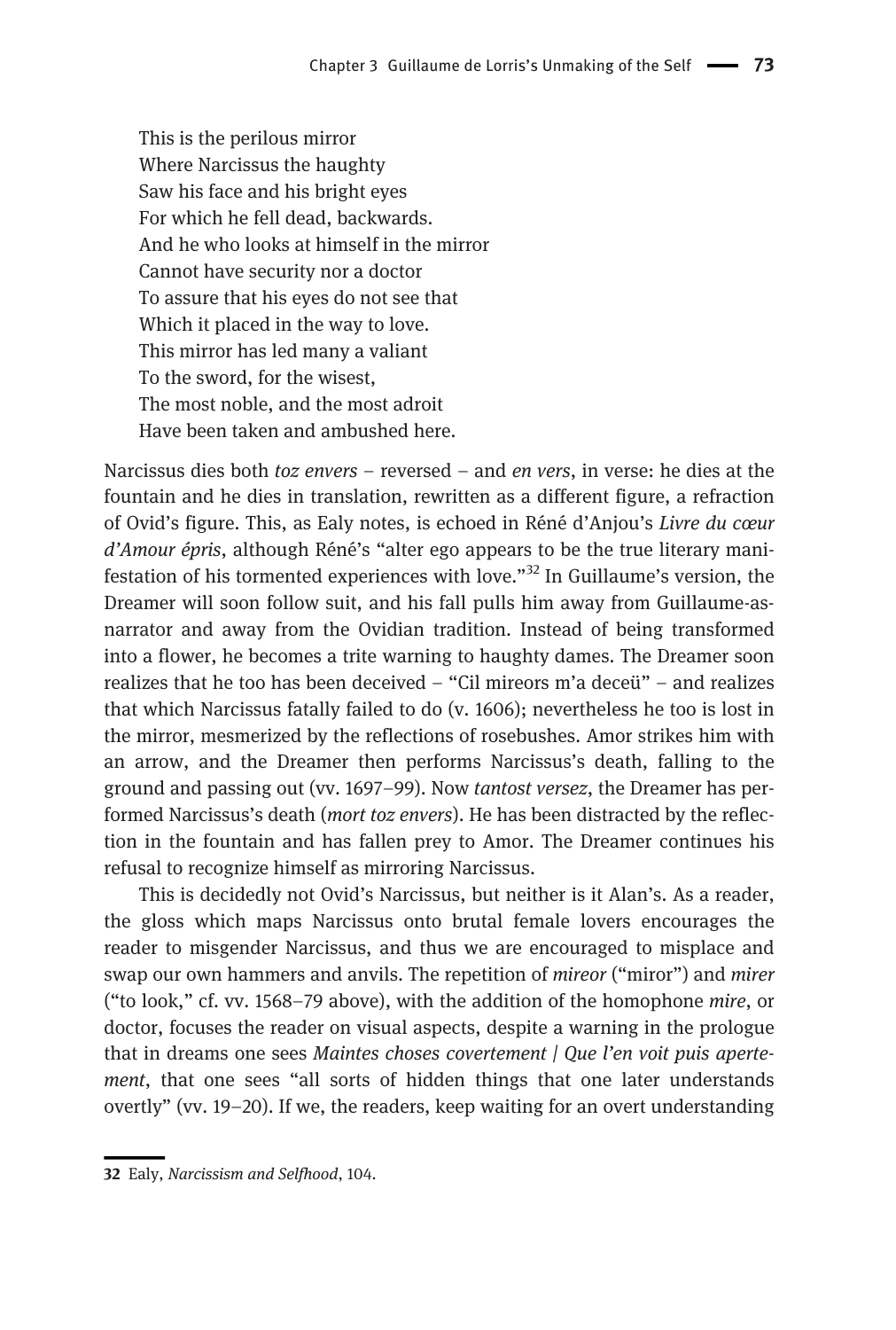of the text, then we are moving forward as clueless as Narcissus. As Jonathan Morton notes, part of the intrigue of the Rose is that this promise of overt resolution is never fulfilled.<sup>33</sup> In other words, the *roman* is perhaps more about the process of uncovering meaning and decoding, rather than in actually finding that hidden truth, as I also argue here. I see Guillaume's fountain as both a mirror and a crystal, and thus it not only reflects but it alters and refracts: Guillaume's Narcissus is distracted, and his Dreamer's search for the rose results in what Male Bouche names a *mauvais acointement* – an inappropriate relationship – between Bel Acueil and the Dreamer (3519–23). When Jalousie imprisons Bel Acueil (3624–26), the Dreamer is stricken and once again performs Narcissus's fall: "Et je sui cil qui est versez!" (And I am he who is turned upside-down [3989]), crying out that Bel Acueil is both his joy and his salvation ("ma joie et ma garison | Est tout en lui et en la rose" [my joy and my cure is entirely in him and the rose] [3995–96]). Bel Acueil becomes a mirror of the rose, a substitute for the desired object. The tale then abruptly ends as the Dreamer loses all confidence (fiance) in others.

There is a radical failure of the text to provide narrative coherence or resolution, and Guillaume's failure to finish the text may be, as scholars have only recently accepted, part of its textuality. In other words, as scholars such as Paul Strohm, Suzanne Conklin Akbari, David Hult, and Peter Haidu have argued, the first part of the Rose can be read as a complete document, its "unfinished" nature integral to this reading of the work.<sup>34</sup> This also allows for Guillaume's version to be read outside of the admittedly fraught but pervasive focus on heterosexual reproductivity in Jean's continuation. Furthermore, Jean's scholasticism and references to Alan of Lille serve in certain ways to recover meaning and to rehabilitate what Jean sees as the mediocrity of Guillaume's version. Hult's influential Self-fulfilling Prophecies argues that Rose is complete, "insofar as it can be seen to form an artistic whole consistent with stylistic and narrative standards of judgment as well as with medieval poetic traditions."<sup>35</sup> He also asserts that the "misreading" of Guillaume's text as unfinished, and as needing to be finished, results from accepting Jean de Meun's claims. The art of the Rose, he argues, is

<sup>33</sup> Jonathan Morton, "État-présent: Le roman de la rose," French Studies 69.1 (2015): 79–86 at 79.

<sup>34</sup> Paul Strohm, "Guillaume as Narrator and Lover in the Roman de la Rose," Romanic Review 59.1 (1968): 3–9; Peter Haidu, "Problematizing the Subject: Rose I," in The Subject Medieval/ Modern: Text and Governance in the Middle Ages (Stanford: Stanford University Press, 2004), 215–38; Hult, Self-fulfilling Prophecies; Akbari, "Guillaume de Lorris's Roman de la Rose." 35 Hult, Self-fulfilling Prophecies, 6.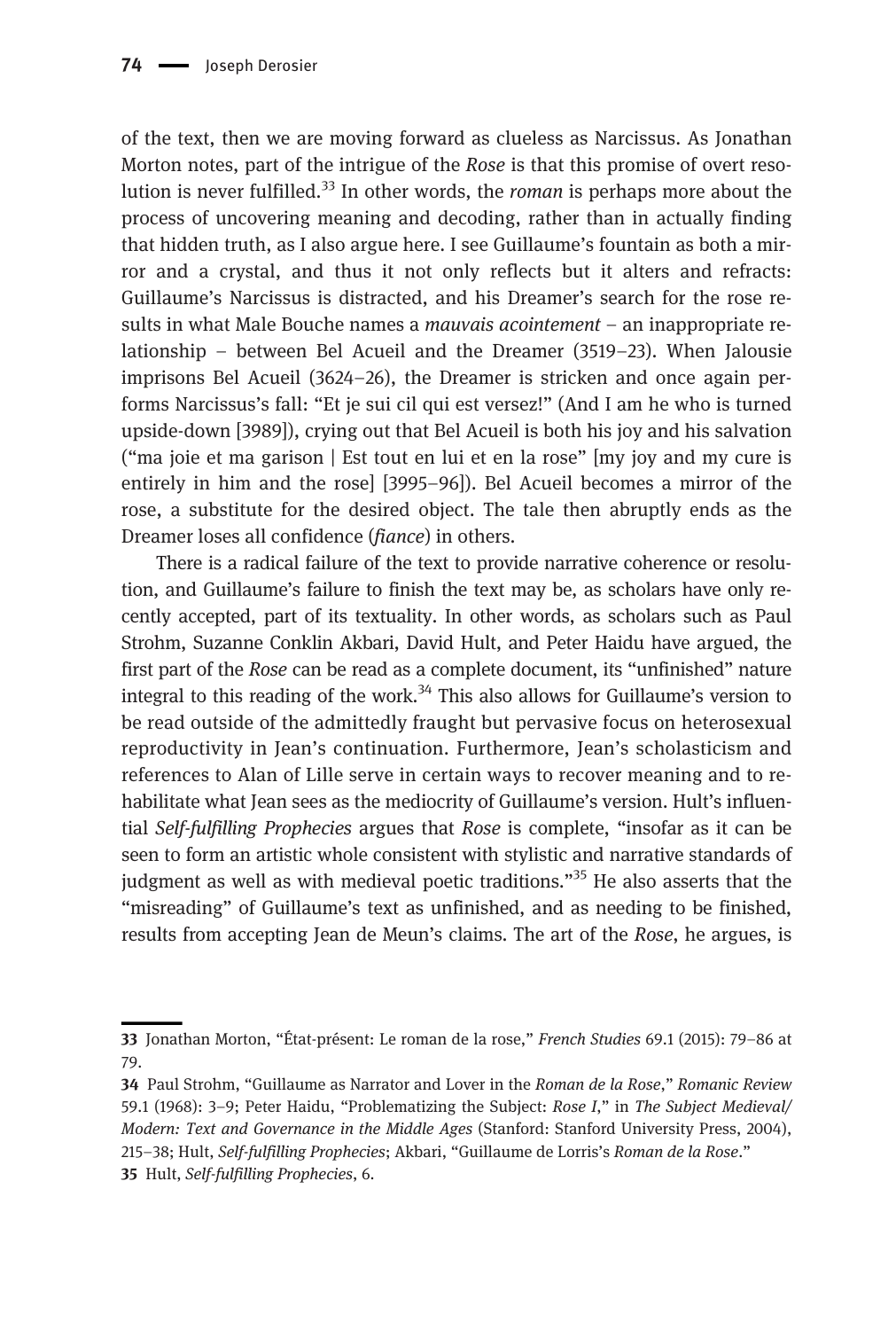that it is an "elaborate *trompe d'œil*": "Guillaume's *trompe d'œil* is the unfinished edge that becomes a part of what is from another point of view a completed masterpiece."<sup>36</sup> Haidu sees the Rose as an exercise in retreating to an internal space of love, freed from the constraints of courtly violence: "[w]arrior violence, even its submission to love, is elided in the Rose Novel. Only love's desire remains, rather than 'honor,' to propel the narrative."<sup>37</sup> Thus, "[i]n the place of the subject, it leaves only  $d'$ *amer volonté pure*: the pure desire to love, the pure will to love. That purity itself dissolves the subject," which would have led the author to abandon the *Rose* and never write again.<sup>38</sup>

Hult's and Haidu's proposals are compelling, but what seems to be happening in this work is even more complicated. Haidu sees the Rose as attempting to create a space outside of politics and Hult sees this as a *trompe d'œil*. As this chapter demonstrates, in using misreading as a device for translation and for allegorical production, Guillaume interrogates the use of allegory itself, and embraces the artifice of identity and the slippery nature of posterity. Rendering the Narcissus myth courtly, and then rendering it a fabliau, is at the center of the work, suggesting that meaning shifts in contexts and that interpretation is often a trap. Ovid is neither read simply as an exemplum – as a classic source providing a Christian lesson – nor is he rendered entirely comic in the narcissine fabliau. Guillaume uses Ovid as the material with which he interrogates allegory and interpretation: the levels of mirroring, decoding, and interpretation in Rose force the reader to acknowledge their own complicity in falling into Guillaume's trap. His Rose finishes as the Dreamer mourns his friend Bel Acueil, losing sight of the rose just as Narcissus lost sight of himself in the fountain. As Masha Raskolnikov writes, Jean, in mourning for Guillaume in his continuation, "self-consciously places himself in the future impossible, into a queer future, giving an unrestitutable continued life to Guillaume, letting him be the one who gets the girl."<sup>39</sup> And thus Jean perhaps finds himself as lost as we, as readers, find ourselves, in navigating Guillaume's text.

The Dreamer becomes non-viable in this narrative, he is unable to navigate the twists and turns of the text and to understand the fables within the roman. Just as Narcissus dies before recognizing himself, the Dreamer's final plaints prevent him from seeing his own downfall. The Narcissus exemplum, repeated in his multiple misrecognitions, leads to a failure to take up a life independent

<sup>36</sup> Hult, Self-fulfilling Prophecies, 8–9.

<sup>37</sup> Haidu, "Problematizing the Subject," 218.

<sup>38</sup> Haidu, "Problematizing the Subject," 238.

<sup>39</sup> Masha Raskolnikov, "Between Men, Mourning: Authorship, Love, and the Gift in the Roman de la Rose," GLQ: A Journal of Lesbian and Gay Studies 10.1 (2003): 47–75 at 69.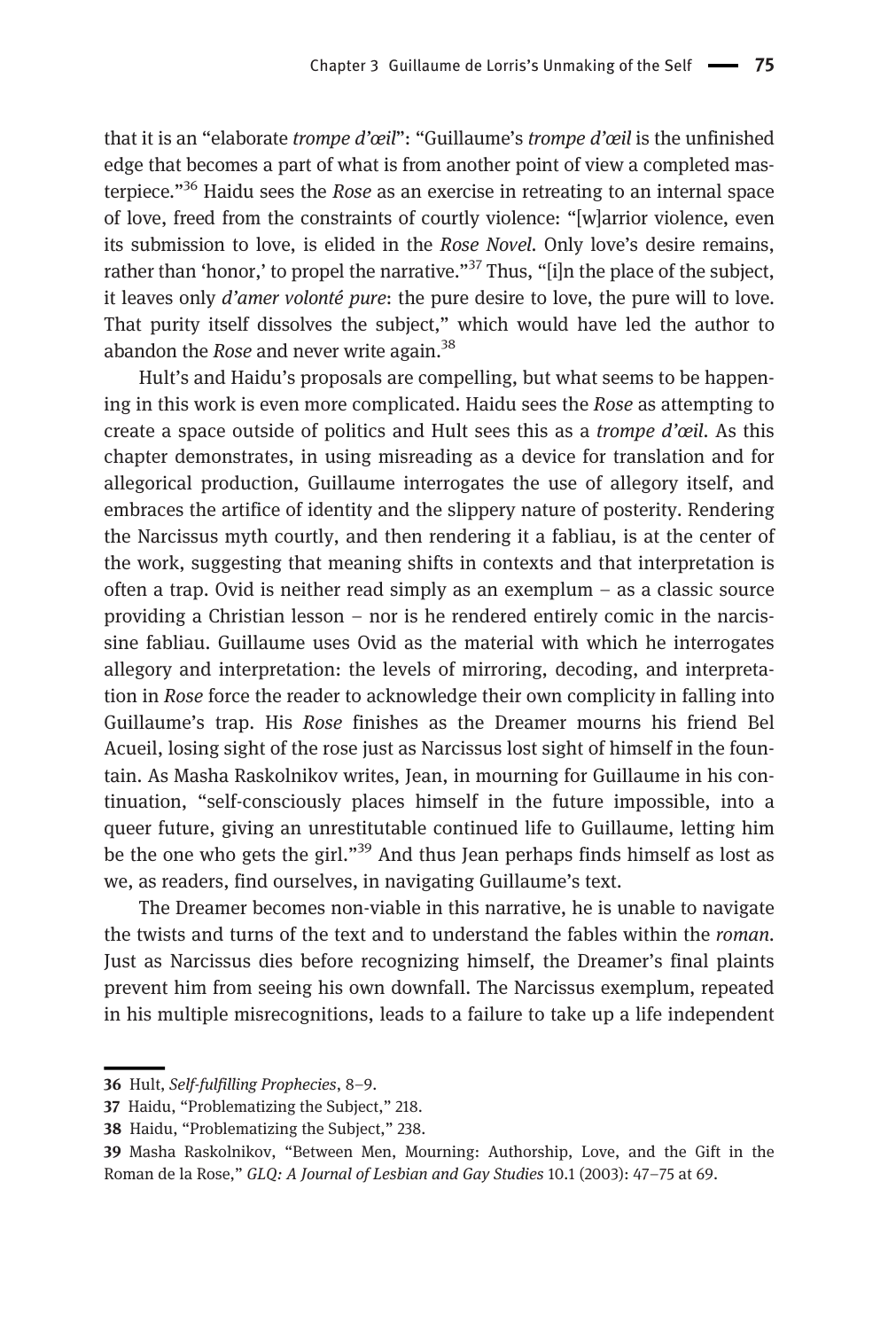of Narcissus. Concerning translation and the "afterlife" of a work of art, Walter Benjamin writes:

The idea of life and afterlife in works of art should be regarded with an entirely unmetaphorical objectivity.  $\dots$  The concept of life is given its due only if everything that has a history of its own, and is not merely the setting for history, is credited with life.<sup>40</sup>

Concerned with the "kinship of languages,"<sup>41</sup> Benjamin notes that there is always a near-impossibility in reproducing the meaning of the original, given the differences between languages and their socio-historical contexts. Thus, "[t]he task of the translator consists in finding the intended effect [Intention] upon the language into which he is translating which produces in it an echo of the original."<sup>42</sup> Producing an "echo of the original" reduces the text to linguistic analysis; thus Benjamin's earlier comment about the "bad translator." But this echo is always problematic: Ovid's Echo replies "adest" to Narcissus's "equis adest" (3: v. 380), for the echo never fully captures the first speech act. Guillaume is aware of this: an echo reflects but it also refracts, breaking the sound into parts that return in such a way that the intended effect of the first sound is lost in the distortion. But for his Rose, the echo is purely a literary device: Echo is mute in his version. For the Narcissus fable to take on a new life of its own in the Rose, the fable needed to reflect the ways in which Ovid's intention might be lost on readers more than a millennium later. Thus, the only way to read Ovid is through misreading, for the context of the original is but a hypothesis to the later reader. Guillaume thus "misreads" Ovid, his Dreamer misreads the misreading, and the reader is forced to take part in the game: either we fall into the many traps, knocked over in the tumult of interpretation – becoming lost *toz envers* and *toz en vers* – or we are left wondering what we can ever glean from a text without falling prey to our own Narcissism of interpretation. The Rose ultimately collapses as the interpretive game reaches its climax: the Dreamer is lost in his affection for Bel Acueil, a mirror of his desire for the rose, and the narrative itself disintegrates *en vers*, breaking off until Jean de Meun attempts to resuscitate the poem, itself a project of interpretation, misreading, and echoing of the original.

The narcissism of Guillaume's Narcissus arises in the wake of both Ovid and Alan of Lille, and offers a version that falls out of line with both. The narcissism of Ovid's Narcissus is predicated on that iste ego sum! moment of recognition, on, as Freud would later excavate, a libidinal desire to "[seek oneself] as

<sup>40</sup> Benjamin, "Task of the Translator," 71.

<sup>41</sup> Benjamin, "Task of the Translator," 72.

<sup>42</sup> Benjamin, "Task of the Translator," 76.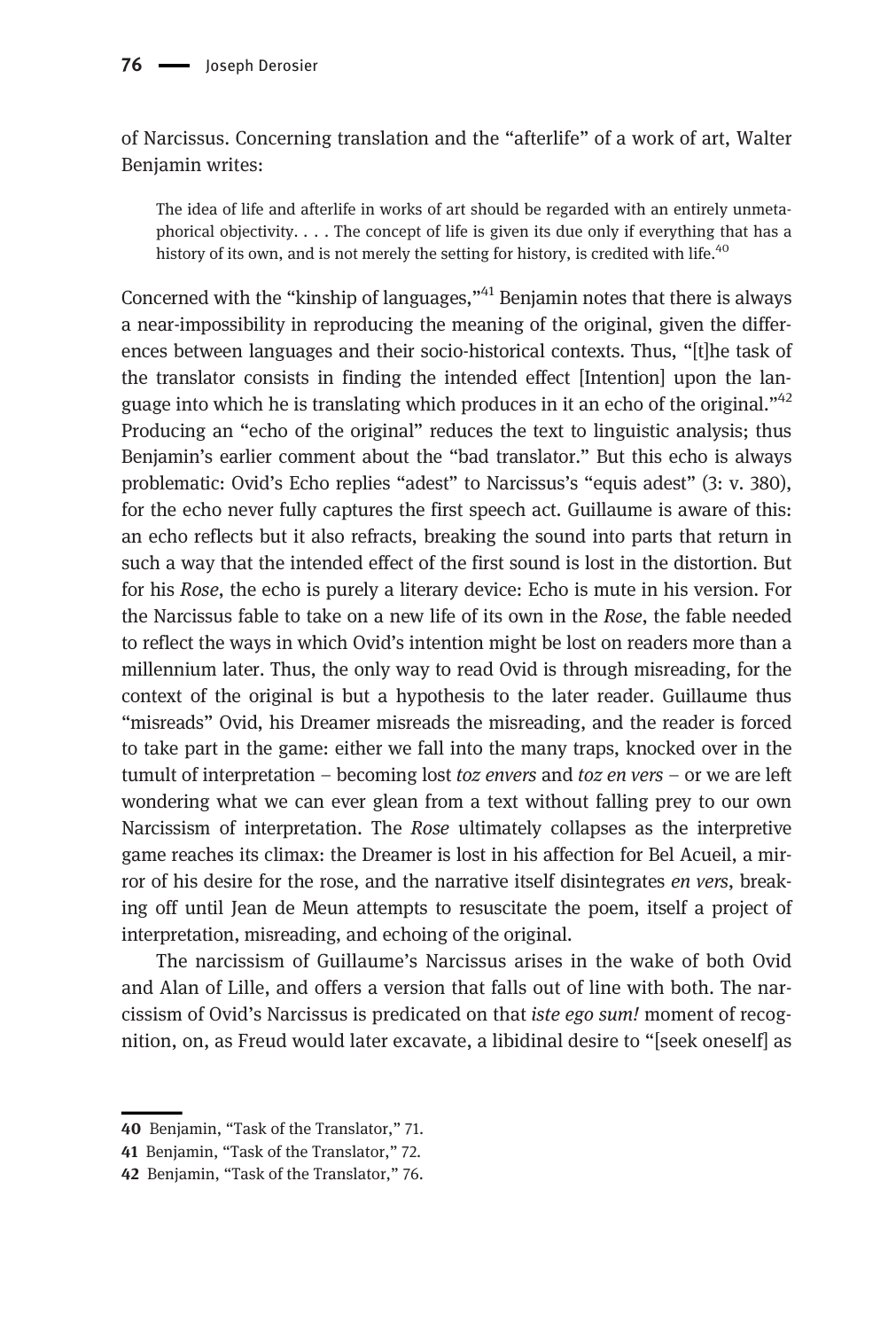a love-object" in opposition to the Oedipal desire for one's mother.<sup>43</sup> The failure of Guillaume's Narcissus to recognize himself dislodges, paradoxically, his queer desire from the narcissism of Freudian Oedipal socialization. The homosexual, as Guy Hocquenghem has trenchantly argued, is a product of capitalism and Freudian oedipalization, $44$  just as, one could argue, the sodomite is a different but equally artificial construct of rhetoric. Moreover, as Jonathan Morton notes of both Alan of Lille and Jean de Meun, the very act of writing is a queer activity, for, as he notes, "the only way to remain totally straight is to abolish the ego, and to avoid writing, speaking, or thinking, to be no more than an unindividuated sex-machine."<sup>45</sup> The sexual poetics and politics in Jean de Meun's Rose are absent from the less scholastic Rose by Guillaume. What Guillaume offers is an impossible subject, one who is mapped back onto the reader through a series of gestures that collapse allegorical figure, lover, dreamer, narrator, writer, and reader. What makes Guillaume's Dreamer/Lover queer is this refusal to accept failure, in the face of failure. This might be akin to Lauren Berlant's "cruel optimism": "A relation of cruel optimism exists when something you desire is actually an obstacle to your flourishing."<sup>46</sup>Guillaume's Dreamer certainly has this quality: when he falls flat on his back, accused of sodomy and failing to secure his fetish-object, that unattainable rose, the narrative dissolves only to be repaired with Jean de Meun's verbose series of conflicting adventures and narratives that likewise fail to provide a coherent account of love. And yet he continues in our reading, and misreading of his tale. As José Esteban Muñoz writes, "[q]ueerness is utopian, and there is something queer about the utopian";<sup>47</sup> the queerness of the Dreamer's journey is not about sexual identification, rather it is in how Guillaume shows that fixation on one future, on one clear identity, is an impossible venture. "The present is not enough," Munõz writes: "Opening oneself up to such a perception of queerness as manifestation in and of ecstatic time offers queers much more than the meager offerings of pragmatic gay and lesbian politics."<sup>48</sup>

<sup>43</sup> Freud, "On Narcissism: An Introduction," 54–55.

<sup>44</sup> Guy Hocquenghem, Le désir homosexuel (1972; Paris: Fayard, 2000), 23–29.

<sup>45</sup> Jonathan Morton, "Queer Metaphors and Queerer Reproduction in the De planctu naturae and the Roman de la rose," in Dante and Desire in the Middle Ages, ed. Manuele Gragnolati, Tristan Kay, Elena Lombardi, and Francesca Southerden (Oxford: Legenda, 2012), 208–26.

<sup>46</sup> Lauren Berlant, Cruel Optimism (Durham: Duke University Press, 2011), 1.

<sup>47</sup> José Esteban Muñoz, Joshua Chambers-Letson, Tavia Nyong'o, and Ann Pellegrini, Cruising Utopia, 10th Anniversary Edition: The Then and There of Queer Futurity (New York: New York University Press, 2019), 26.

<sup>48</sup> Muñoz, Chambers-Letson, Nyong'o, and Pellegrini, Cruising Utopia, 27, 32.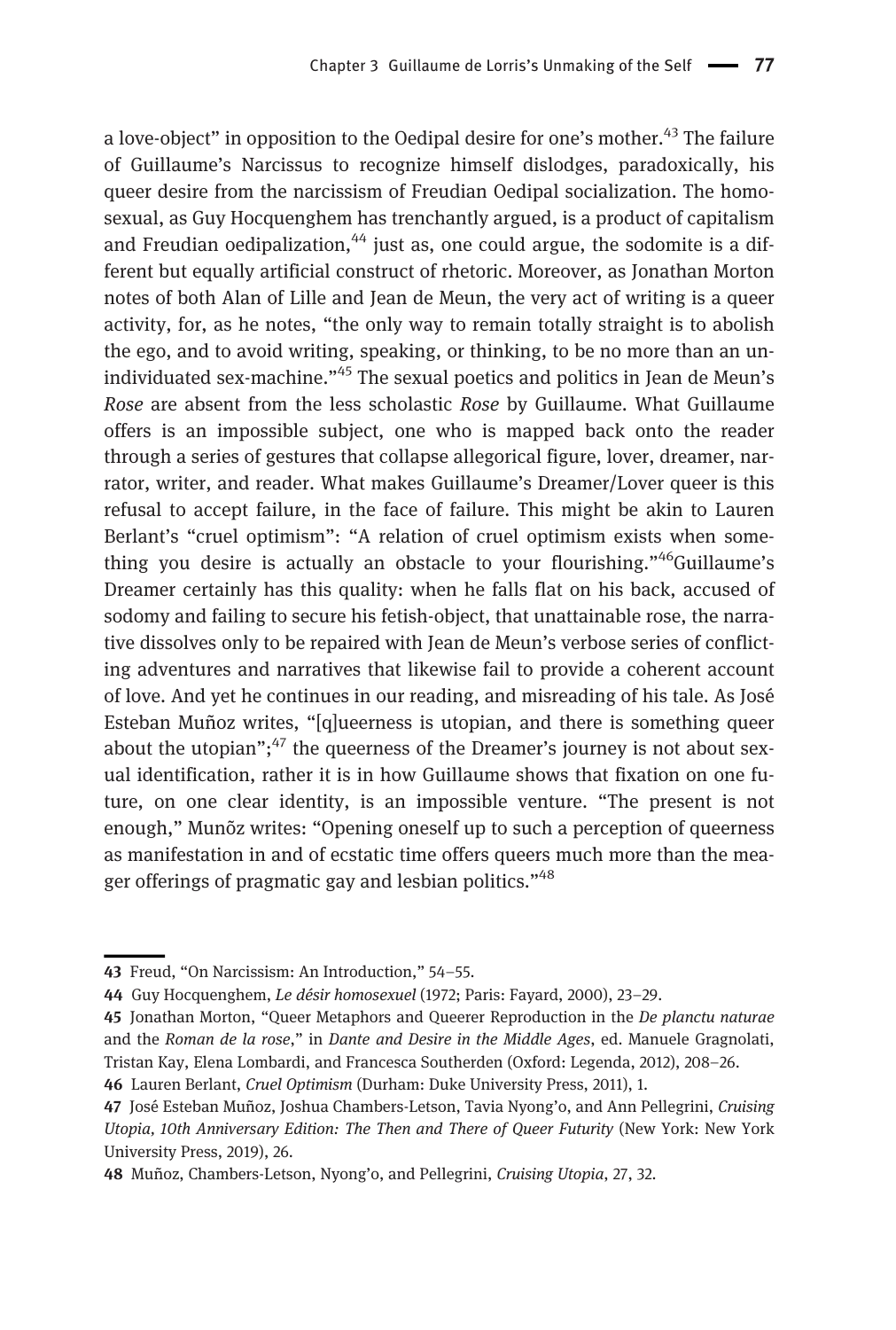If the point of Guillaume's Rose is not to provide answers, but rather to provoke our desire for them, how can we make sense of the queer figures of Narcissus and the Dreamer, of the Lover and the reader? The Rose, despite its failure to imagine any future, does not embrace a resistance to futurity; rather, it always gestures toward a difficult, perhaps unattainable, but always indecipherable next step. There is something improbable, something impossible, in the fractured figure of our protagonist, at once and at times dreamer, lover, reader, writer. The didacticism of the Rose is pervasive in the lessons that it attempts to teach but insidious in its constant attempts to dupe the reader as he or she is watching the protagonist fail at decoding his dream world. The queerness of the Dreamer is in his failure to navigate the courtly codes of the romance: the rose – at once abstraction, metonym, and fetish-object – is lost as the Dreamer's journey to conquer the rose becomes more of a journey with Bel Acueil, leading to Male Bouche's aforementioned accusation that the two are involved in a *mauvais acointement*, perhaps sodomy (vv. 3519–23).

In a 1981 interview, Foucault attempts to reimagine askesis, to return to its classical origins in reflection and self-fashioning. This move is a sort of reparative reading of the askesis described in the third volume of his History of Sexuality. Here, Foucault speaks of an art of existence that is predicated on selffashioning, on "taking care" of oneself.<sup>49</sup> Foucault imagines a "homosexual ascesis" in an attempt to imagine friendship outside of institutional, familial, and professional relations. He argues that

L'ascétisme comme renonciation au plaisir a mauvaise réputation. Mais l'ascèse est autre chose: c'est le travail que l'on fait soi-même sur soi-même pour se transformer ou pour faire apparaître ce soi qu'heureusement on n'atteint jamais. Est-ce que ce ne serait pas ça

<sup>49</sup> "On peut caractériser brièvement cette 'culture de soi' par le fait que l'existence – la technē tou biou – s'y trouve dominé par le principe qu'il faut 'prendre soin de soi-même'; c'est ce principe du souci de soi qui en fonde la nécessité, en commande le développement et en organise le pratique. Mais il faut préciser; l'idée qu'on doit s'appliquer à soi-même, s'occuper de soi-même (heautou epimeleisthai) est en effet un thème fort ancien dans la culture grecque" (Foucault, Le souci de soi [Paris: Gallimard, 1984], 60-61) ("This 'cultivation of the self' can be briefly characterized by the fact that in this case the art of existence - the techne tou biou in its different forms – is dominated by the principle that says one must 'take care of oneself.' It is this principle of the care of the self that establishes its necessity, presides over its development, and organizes its practice. But one has to be precise here; the idea that one ought to attend to oneself, care for oneself [heautou epimeleisthai], was actually a very ancient theme in Greek culture") (The Care of the Self, trans. Robert Hurley [New York: Pantheon, 1986], 43); N.B.: This is in contrast to the Christian asceticism described in the 1981 lectures at Louvain, where penitence and confession are shown to be a new form of ascesis in which the truth of the self ceases to be self-fashioned and becomes textual and external with the rise of Christianity.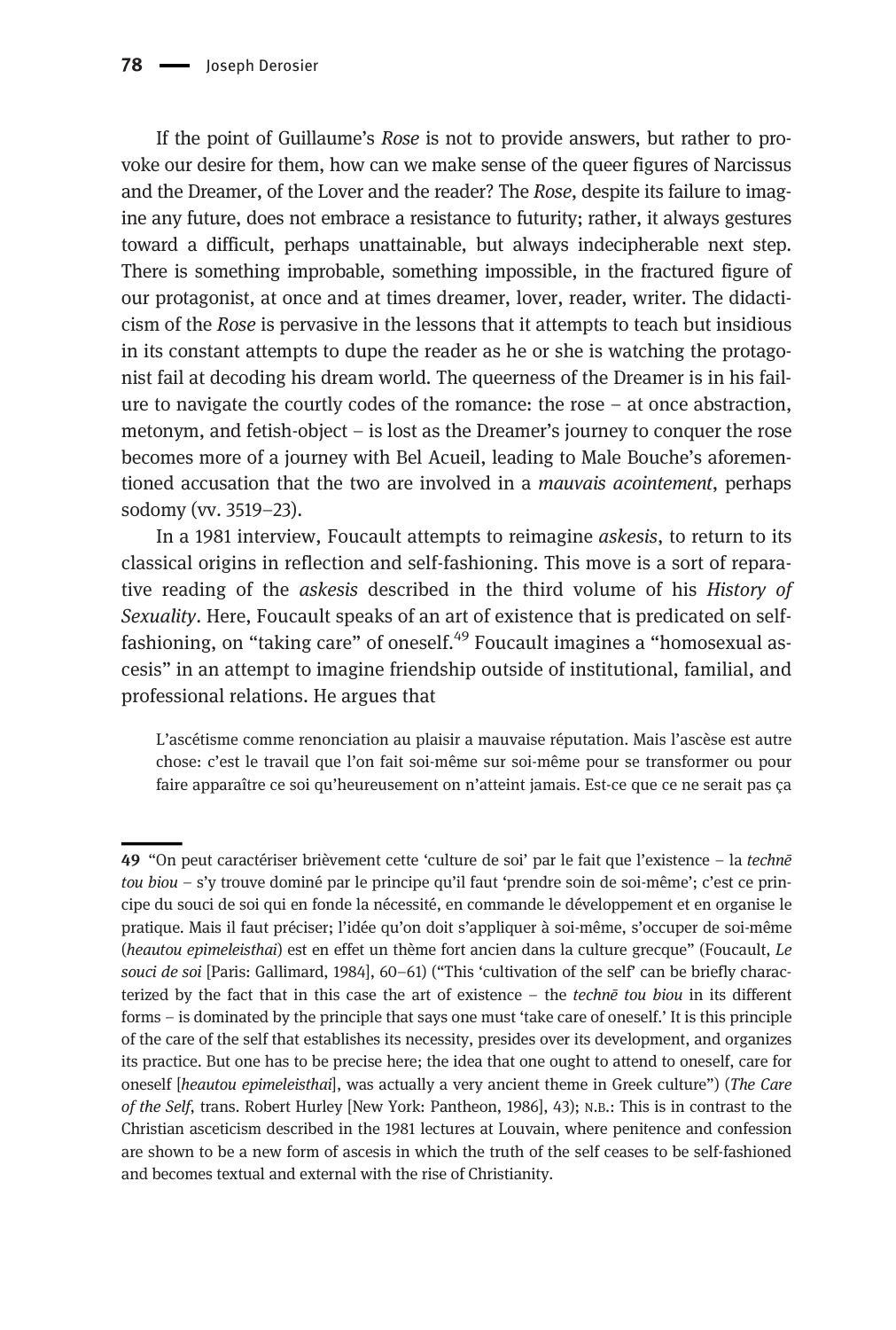notre problème aujourd'hui? Congé a été donné à l'ascétisme. À nous d'avancer dans une ascèse homosexuelle qui nous ferait travailler sur nous-mêmes et inventer, je ne dis pas découvrir, une manière d'être encore improbable.

Asceticism as the renunciation of pleasure has bad connotations. But ascesis is something else: it's the work that one performs on oneself in order to transform oneself or make the self appear which, happily, one never attains. Can that be our problem today? We've rid ourselves of asceticism. Yet it's up to us to advance into a homosexual ascesis that would make us work on ourselves and invent – I do not say discover – a manner of being that is still improbable.<sup>50</sup>

This feeling of crisis and desire for the unknown or unrecognizable is echoed a decade later in the memoirs of queer artist David Wojnarowicz, who fears, but also celebrates, that "one of the last frontiers left for radical gesture is in the imagination."<sup>51</sup> This queerness of fiction and writing is hardly modern, as Alan of Lille's Natura worries about the creative potential of the pen, and explains that Venus must use her stylus correctly, lest she produce falsigraphia, or false writing:

For the purpose of inscription I bestowed upon [Venus] a most powerful pen, that she might depict the different kinds of creatures, according to the rules of my orthography, on pages, provided through my kind generosity, that were prepared to await the inscriptions of this pen, so that she might never stray from the past of truthful description into the sidetracks of false writing.<sup>52</sup>

Writing this poses the existential danger of undoing truth, of inviting the "improbable," in Foucault's terms, of being open to radical gestures without the guidance of Natura and faithful attention to orthography and grammar.

Guillaume's Dreamer reads, rereads, and misreads out of his own narcissism and refusal to see himself as echoing Narcissus. Thus, much like barebacking for Bersani, there is "impersonal intimacy" in hermeneutical desire.

<sup>50</sup> Foucault, Le souci de soi, 82-83; The Care of the Self, 137.

<sup>51</sup> "I'm beginning to believe that one of the last frontiers left for radical gesture is the imagination. At least in my ungoverned imagination I can fuck somebody without a rubber, or I can, in the privacy of my own skull, douse Helms with a bucket of gasoline and set his putrid ass on fire or throw congressman William Dannemeyer off the empire state building. These fantasies give me distance from my outrage for a few seconds. They give me momentary comfort. Sexuality defined in images gives me comfort in a hostile world. They give me strength" (David Wojnarowicz, Close to the Knives: A Memoir of Disintegration [New York: Vintage, 1991], 120).

<sup>52</sup> "Ad officium etiam scripturae, calamum praepotentem eidem fueram elargita, ut in competentibus schedulis ejusdem calami scripturam poscentibus, quarum meae largitionis beneficio fuerat compotita, juxta meae orthographiae normulam, rerum genera figuraret, ne a propriae descriptionis semita in falsigraphiae devio eumdem divagari sustineret" (Alan of Lille, The Plaint of Nature, 10 § 2).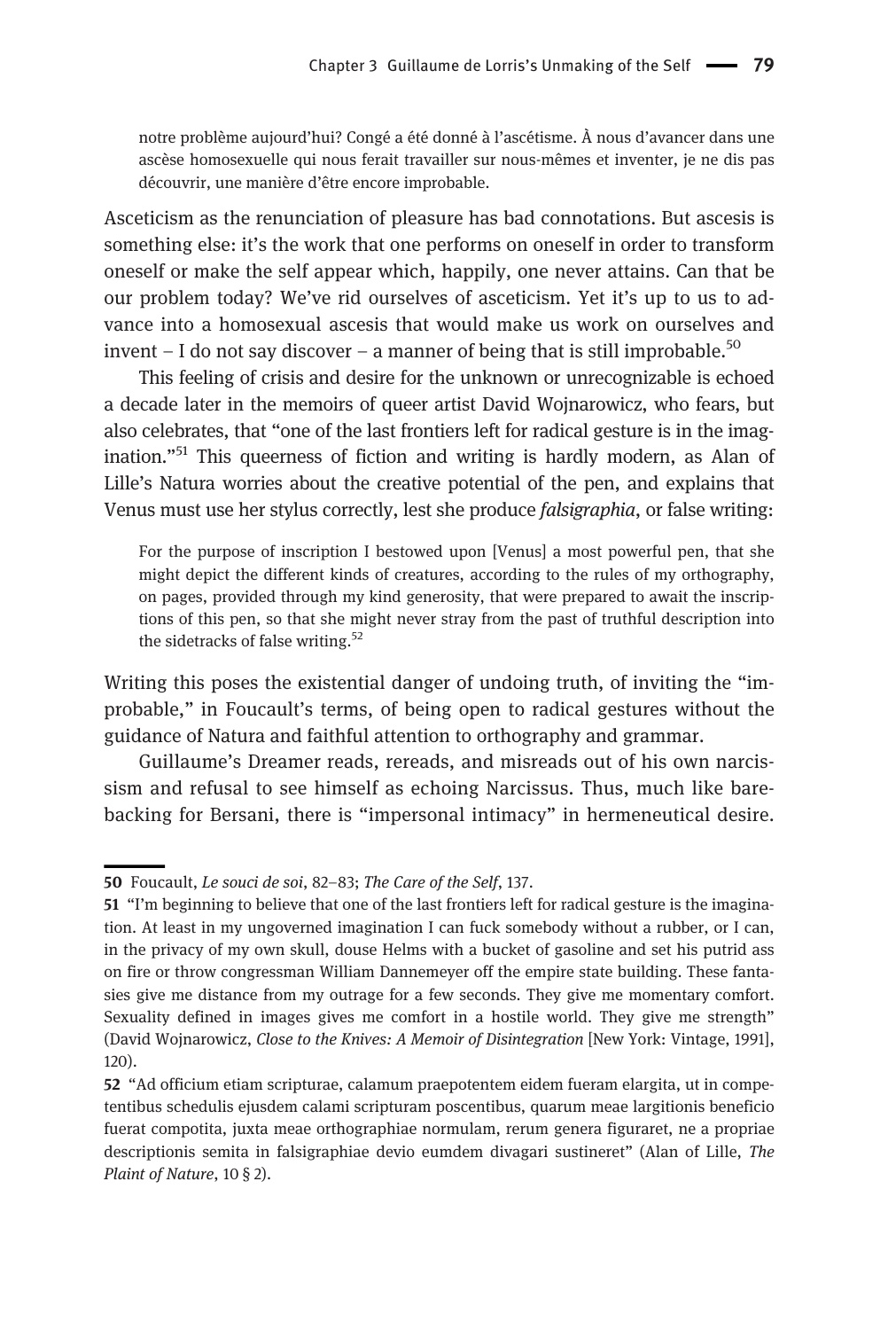Bersani's impersonal narcissism is predicated on Socratic pederasty, wherein the beloved is a godlike phantasm of the lover, a composite of projection and idealization. "The similarities between the theological notion of 'pure love' and the dangerous sexual practice of barebacking may not, to say the least, be immediately clear," Bersani writes. "And yet both can be thought of as disciplines in which the subject allows himself to be penetrated, even replaced, by an unknowable otherness."<sup>53</sup> Like the idealized love in the *Rose*, this impersonal intimacy seeks to replace, to render incomprehensible, the self. For Bersani, the Platonic ideal becomes a form for the fantasy of "impersonal narcissism," a love relation that he considers to be "revolutionary":

The boy we madly love does not simply remind us of the Beauty we saw before being imprisoned in a body. Remember that every soul followed a particular god in his heavenly flights; on earth, "every one spends his life honoring the god in whose chorus he danced." This entails seeking a boy "whose nature is like the god's." . . . The boy's beauty is a likeness of an ideal Beauty; more specifically, he also has a particular nature that is the type of being most fully realized in a particular god. . . . The beloved loves the lover's image of him, which is of course the version of himself that makes the lover remember both heavenly Beauty and the god with whom the lover's soul had flown. . . . In a sense, the lover recognizes his ideal ego in the boy, desiring the boy is a way of infusing the boy with an ideal self that is both the boy's and the lover's. $54$ 

## Adam Phillips glosses:

The similarities between the theological notion of "pure love" and the dangerous sexual practice of barebacking may not, to say the least, be immediately clear. And yet both can be thought of as disciplines in which the subject allows himself to be penetrated, even replaced, by an unknowable otherness.<sup>55</sup>

The Rose unveils the danger of this fetish – embodied in the disembodied rose – as it asserts the impossibility of escaping Narcissus's fate. The falling toz envers and en vers is a thrust forward toward a different iteration of ourselves and our desires, but we cannot ever reach the Dreamer's rose – or Bersani's boy – in Guillaume's world.

As Lee Edelman notes, "the social order exists to preserve for [the] universalized subject, [the] fantasmic Child";<sup>56</sup> Alan of Lille would push that further, I argue, and say that writing itself exists to preserve for reproductive futurity.

<sup>53</sup> Bersani and Phillips, Intimacies, 53.

<sup>54</sup> Bersani and Phillips, Intimacies, 81, 83–84.

<sup>55</sup> Bersani and Phillips, Intimacies, 117.

<sup>56</sup> Lee Edelman, No Future: Queer Theory and the Death Drive (Durham: Duke University Press, 2004), 11.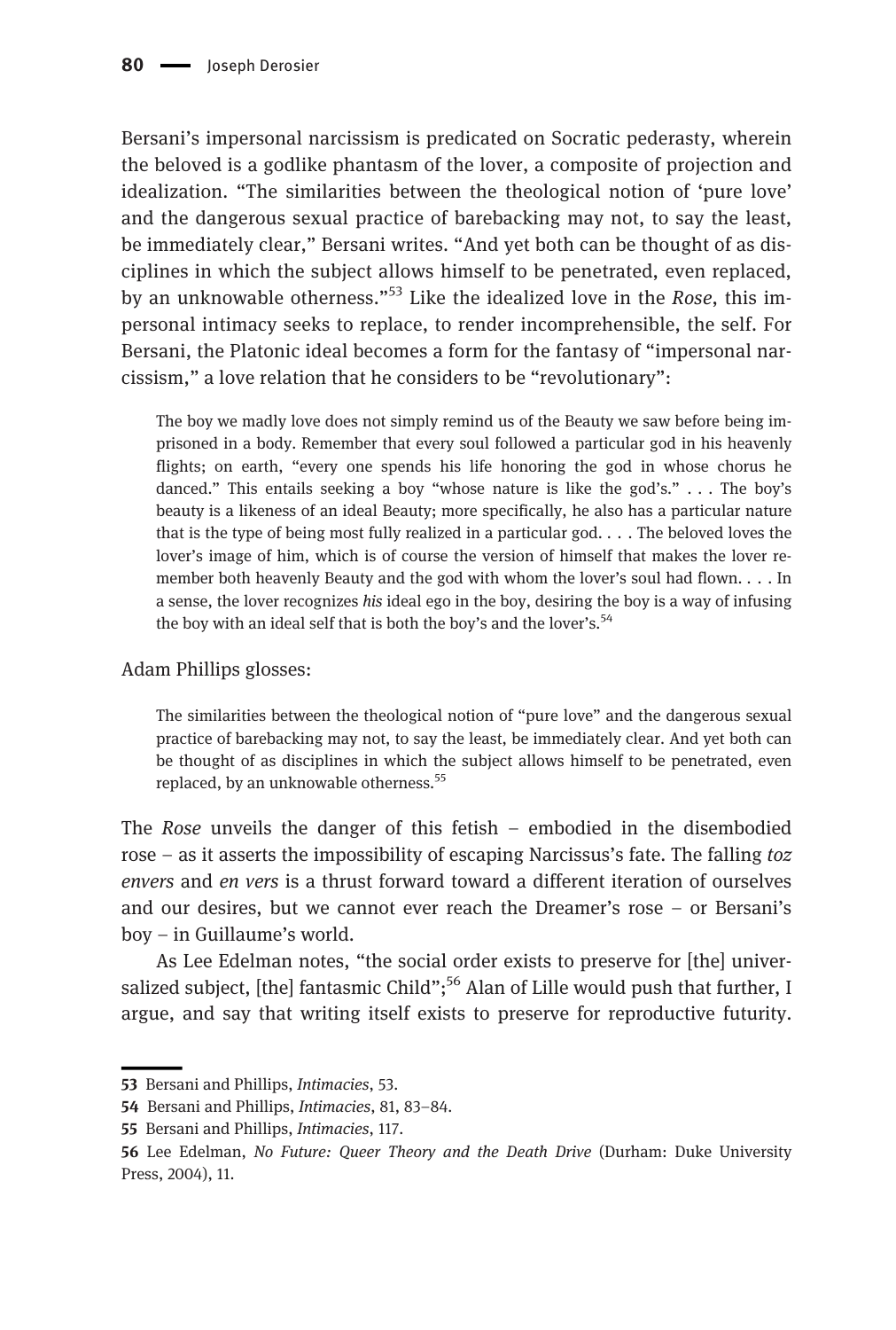Guillaume preemptively undoes this by demonstrating how the reader is always reproducing him- or herself in failed ways. This is our *only* manner of interpretation, in his view. The constant uncovering in the Roman de la Rose reminds us that interpretation is not the revealing of truth but rather hermeneutical layering, supplementing, and buggering of a text or situation that always evades us at present and is only revealed as a reflection, refracted like the rose seen in two crystals at the bottom of Narcissus's fountain. The fountain, Guillaume assured us, was a mirror that showed us things *sanz coverture* (v. 1554) – openly – and yet this is also the perilous mirror of perception, deception, interpretation, and the means by which we construct our plastic and contentious identities. Penultimately – for there cannot be a final interpretation with Guillaume – what the Rose teaches us is that the traps of coherence and identity politics will be our downfall. We must resist, and become encore improbable.

## Bibliography

- Aimon de Varennes, Florimont, ein altfranzösischer Abenteuerroman. Edited by Alfons Hilka. Göttingen: Gedruckt für die Gesellshaft für romanische Literatur, 1932.
- Akbari, Suzanne Conklin. "Guillaume de Lorris's Roman de la Rose." In Seeing Through the Veil: Optical Theory and Medieval Allegory, 45–77. Toronto: University of Toronto Press, 2004.
- Alan of Lille. Literary Works. Edited and translated by Winthrop Wetherbee. Cambridge: Dumbarton Oaks Medieval Library, 2013.
- Baldwin, James. The Fire Next Time (New York: Vintage, 1963).
- Benjamin, Walter. "The Task of the Translator." In Illuminations, trans. Harry Zorn, 69–82. New York: Schocken, 2007.
- Benoît de Saint-Maure. Le Roman de Troie. Edited by Léopold Constans. 6 vols. Paris: Firmin-Didot et  $c^{ie}$ , 1904–1912.
- Berlant, Lauren. Cruel Optimism. Durham: Duke University Press, 2011.
- Bersani, Leo and Adam Phillips. Intimacies. Chicago: University of Chicago Press, 2008.
- Chrétien de Troyes. Cligès. Edited by Laurence Harf-Lancner. Paris: Honoré Champion, 2006.
- Ealy, Nicholas. Narcissism and Selfhood in Medieval French Literature: Wounds of Desire. New York: Palgrave Macmillan, 2019.
- Edelman, Lee. No Future: Queer Theory and the Death Drive. Durham: Duke University Press, 2004.
- Foucault, Michel. The Care of the Self. Translated by Robert Hurley. New York: Pantheon, 1986. Foucault, Michel. Dits et Écrits, vol. 2. Paris: Gallimard (Quarto), 2001.
- Foucault, Michel. Ethics: Subjectivity and Truth. Edited by Paul Rabinow. New York: New Press, 1998.
- Foucault, Michel. Le souci de soi. Paris: Gallimard, 1984.
- Freud, Sigmund. "On Narcissism: An Introduction." In General Psychological Theory, 41–69. New York: Simon and Schuster, 1991.